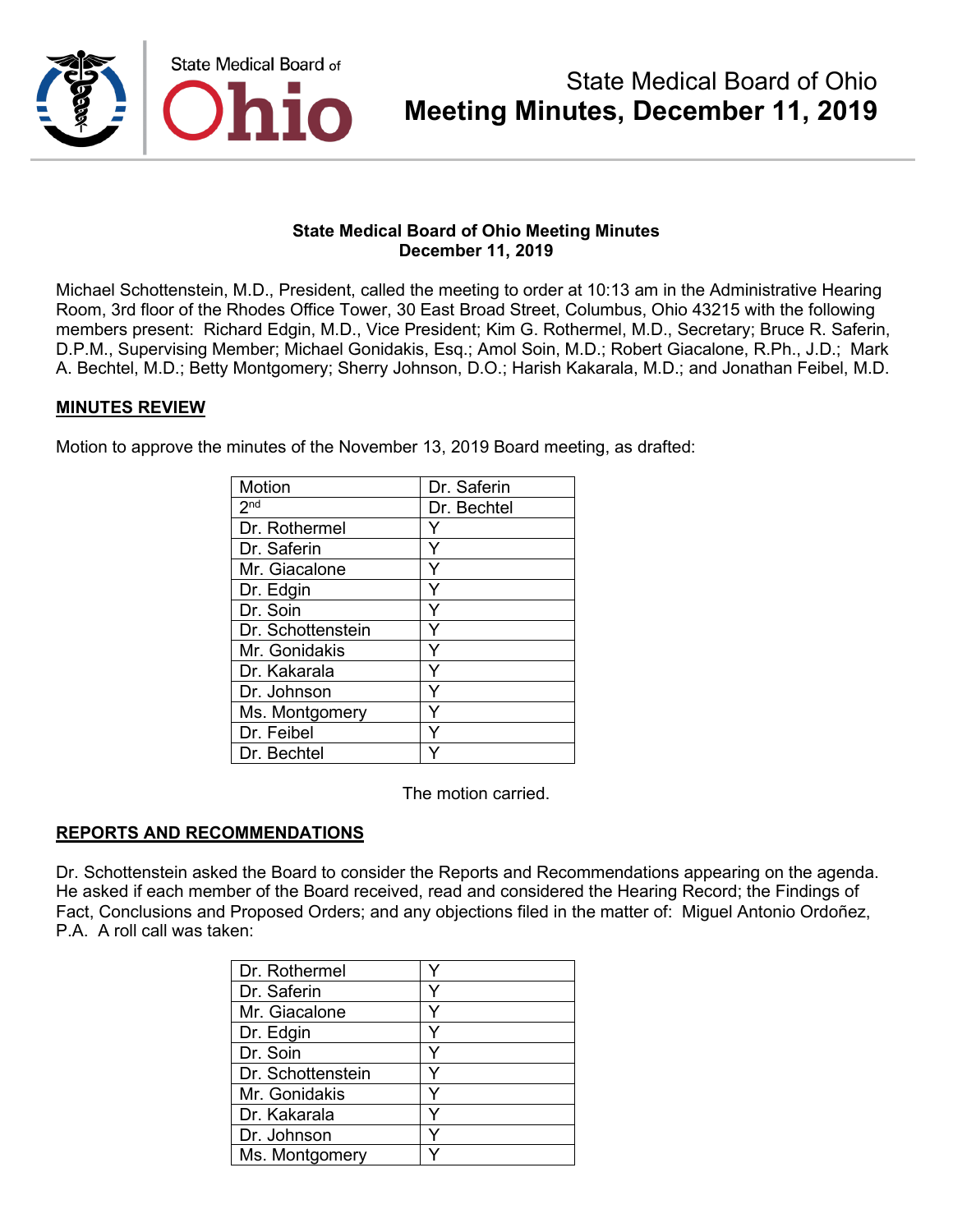| Feihel                 |  |
|------------------------|--|
| <b>Bechtel</b><br>. )r |  |

Dr. Schottenstein further asked if each member of the Board understands that the Board's disciplinary guidelines do not limit any sanction to be imposed, and that the range of sanctions available in each matter runs from Dismissal to Permanent Revocation or Permanent Denial. A roll call was taken:

| Dr. Rothermel     |  |
|-------------------|--|
| Dr. Saferin       |  |
| Mr. Giacalone     |  |
| Dr. Edgin         |  |
| Dr. Soin          |  |
| Dr. Schottenstein |  |
| Mr. Gonidakis     |  |
| Dr. Kakarala      |  |
| Dr. Johnson       |  |
| Ms. Montgomery    |  |
| Dr. Feibel        |  |
| Dr. Bechtel       |  |

Dr. Schottenstein further asked if each member of the Board understands that in each matter eligible for a fine, the Board's fining guidelines allow for imposition of the range of civil penalties, from no fine to the statutory maximum amount of \$20,000. A roll call was taken:

| Dr. Rothermel     |   |
|-------------------|---|
| Dr. Saferin       | Y |
| Mr. Giacalone     | Y |
| Dr. Edgin         | Y |
| Dr. Soin          | Y |
| Dr. Schottenstein | Y |
| Mr. Gonidakis     | Y |
| Dr. Kakarala      | v |
| Dr. Johnson       | ٧ |
| Ms. Montgomery    | Y |
| Dr. Feibel        | Y |
| Dr. Bechtel       |   |

Dr. Schottenstein stated that in accordance with the provision in section 4731.22(F)(2), Ohio Revised Code, specifying that no member of the Board who supervises the investigation of a case shall participate in further adjudication of the case, the Secretary and Supervising Member must abstain from further participation in the adjudication of any disciplinary matters. In the disciplinary matter before the Board today, Dr. Rothermel served as Secretary and Dr. Saferin served as Supervising Member. In addition, Dr. Bechtel served as Secretary and/or Supervising member.

## **Miguel Antonio Ordoñez, P.A.**

Dr. Schottenstein directed the Board's attention to the matter of Miguel Antonio Ordoñez, P.A. Objections have been filed and were previously distributed to Board members. Ms. Shamansky was the Hearing Examiner.

Dr. Schottenstein stated that a request to address the Board has been filed on behalf of Dr. Ordoñez. Five minutes will be allowed for that address.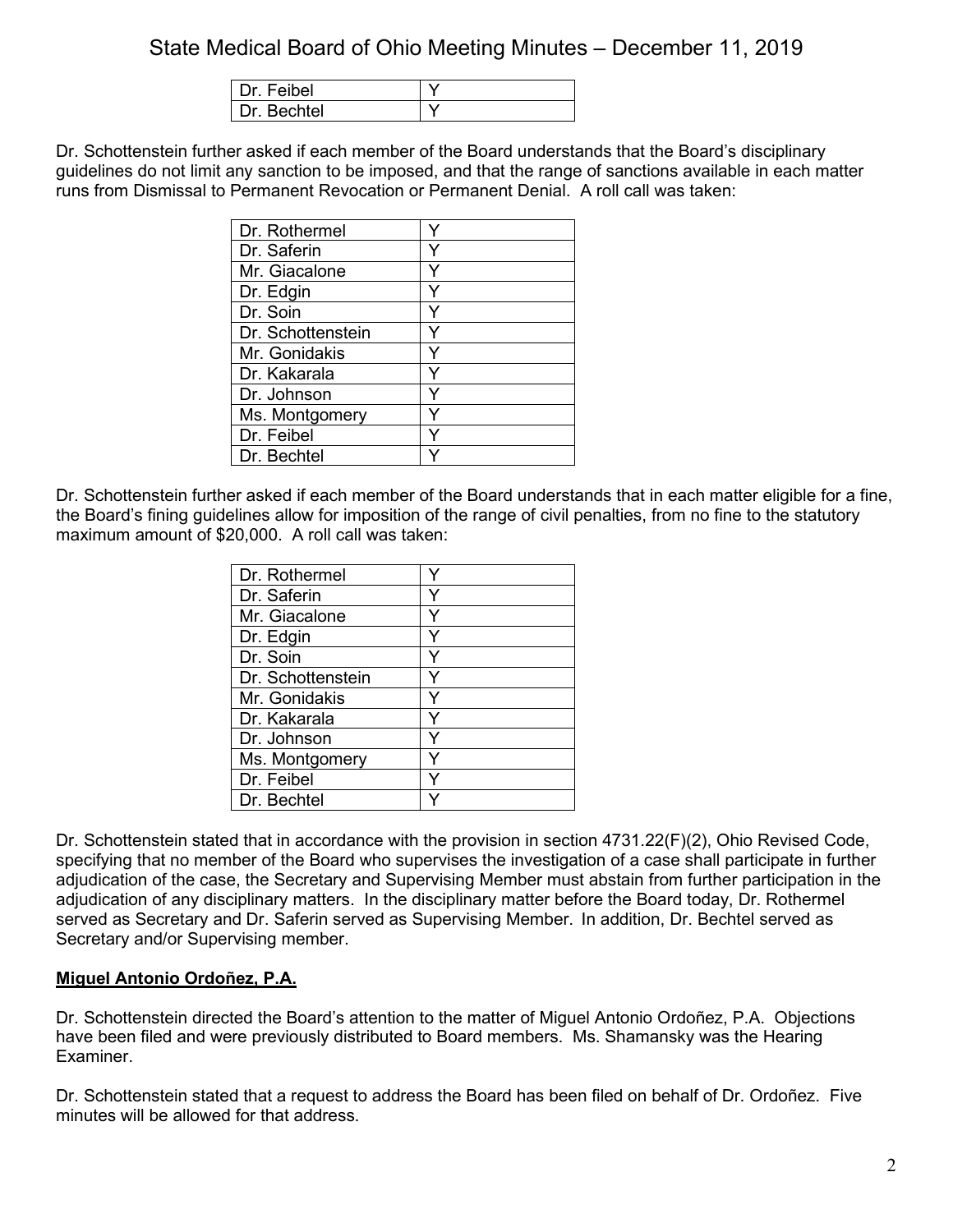Mr. Ordoñez was represented by his attorney, Levi Tkach.

Mr. Tkach updated the Board that since the conclusion of the hearing, Mr. Ordoñez has paid the fine that was required by his Kentucky Agreed Order. Mr. Ordoñez also continues to study for the Physician Assistant National Recertifying Examination (PANRE).

Mr. Tkach brought up two points regarding the Hearing Examiner's Proposed Order. First, Mr. Tkach stated that probation is not appropriate in this case. Mr. Tkach noted that the Kentucky Board of Medical Licensure did not impose a probation and there have been no questions regarding Mr. Ordoñez's clinical competency or abilities. Mr. Tkach stated that a probation would only cause the Board to needlessly spend resources, especially since if Mr. Ordoñez returned to Ohio to practice as a physician assistant he would have to practice under a physician in any case. Mr. Tkach also noted that Mr. Ordoñez has not practiced in Ohio since 2014.

Mr. Tkach stated that the fine in this case is a due process issue. Mr. Tkach stated that the Board is limited to its Notice of Opportunity for Hearing, and due to issues in that Notice and the fact that Mr. Ordoñez is a physician assistant and not a physician, the Board does not have the statutory authority to impose a fine in this case.

Mr. Ordoñez stated that it is regrettable that he has to be here today. Mr. Ordoñez stated that he made a lapse in his professional responsibility while practicing in a clinic in Kentucky, and he has made amends by paying the fine in Kentucky and participating in an ethics course. Mr. Ordoñez stated that he currently provides care to his 84-year-old father who recently had a cardiac surgery. Mr. Ordoñez stated that caring for his father has become an ongoing day-to-day responsibility for him, as much of a duty as getting back to his profession.

Mr. Ordoñez continued that he would like to get back to practicing as a physician assistant as soon as possible. Mr. Ordoñez stated that his commitment and dedication has always been to each of his patients. Mr. Ordoñez understood that it is a profound privilege to work in that capacity with a patient and he wholeheartedly cherishes that duty. Mr. Ordoñez also understood that there are other important responsibilities that go along with his profession, including being fully aware of his continuing medical education (CME) credits and the maintenance of his license.

Dr. Schottenstein asked if the Assistant Attorney General wished to respond. Mr. Wilcox stated that he wished to respond.

Mr. Wilcox stated that he disagrees with the defense counsel's assertion that the Board cannot fine Mr. Ordoñez. Mr. Wilcox stated that the Board has the discretion to fine Mr. Ordoñez anything from \$0 to \$20,000. Mr. Wilcox also noted that although Mr. Ordoñez's Ohio physician assistant license is expired, the Board has the authority to suspend that license because it expired less than two years ago and Mr. Ordoñez could still apply to reinstate the license without filing a new application.

Mr. Wilcox stated that the Hearing Examiner's Report and Recommendation is appropriate. Mr. Wilcox observed that Mr. Ordoñez's Kentucky license was suspended in June 2018 and he still has not taken the necessary steps to reinstate that license. Mr. Wilcox stated that Mr. Ordoñez is not fulfilling his professional obligations and he questioned why the State Medical Board of Ohio would grant this individual any license to practice. Mr. Wilcox agreed with the Proposed Order, which would suspend Mr. Ordoñez's Ohio license until he regains full licensure in Kentucky.

Motion to approve and confirm the Proposed Findings of Fact, Conclusions, and Order in the matter of Mr. Ordoñez:

| Motion          | Mr. Giacalone |
|-----------------|---------------|
| 2 <sub>nd</sub> | Dr. Soin      |

Dr. Schottenstein stated that he will now entertain discussion in the above matter.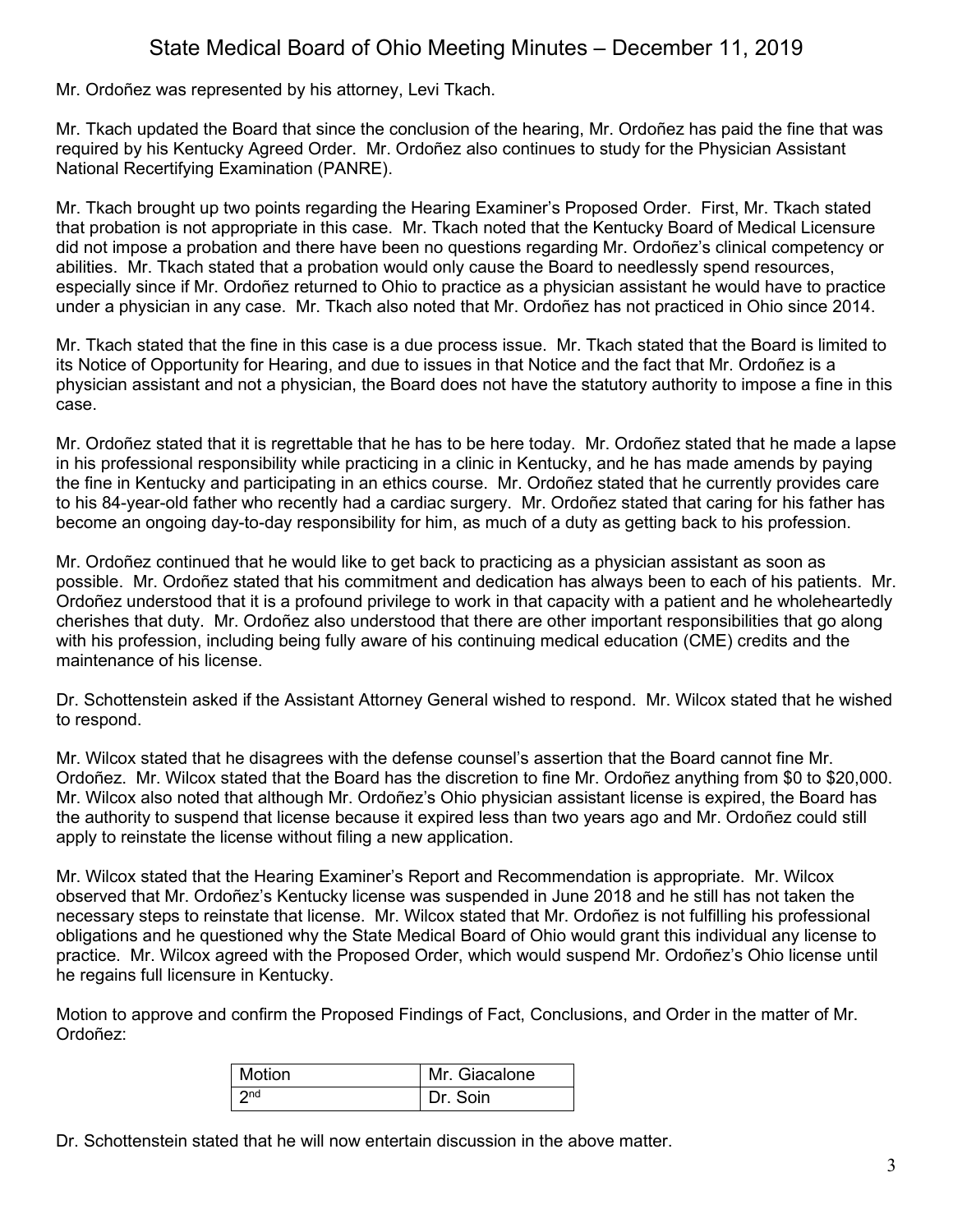Ms. Montgomery noted that the Proposed Order includes a fine of \$4,500. Ms. Montgomery further noted that Mr. Ordoñez is not professionally employed at this time and appears to be acting as his father's caretaker. Ms. Montgomery questioned whether the fine should be that large given the circumstances of this case.

Dr. Schottenstein stated that Board members have debated whether a respondent's financial hardship should be a factor in determining fine amounts. However, Dr. Schottenstein opined that leaving the issue of potential hardship aside, one can still make a case for a lower fine in Mr. Ordoñez's case due to multiple mitigating circumstances. Dr. Schottenstein briefly reviewed the mitigating circumstances:

- The Hearing Examiner felt that Mr. Ordoñez's testimony that he had made a genuine mistake with regard to his CME was credible.
- Mr. Ordoñez stopped practicing immediately upon learning that his certification with the National Commission on the Certification of Physician Assistants (NCCPA) was expired.
- Mr. Ordoñez has no prior disciplinary record.
- Mr. Ordoñez did not have a dishonest or selfish motive.
- This is an isolated incident that is unlikely to recur.
- Mr. Ordoñez has made full and free disclosure to the Board.
- Mr. Ordoñez has taken remedial measures to address this issue.
- Mr. Ordoñez has expressed remorse.
- There was no adverse impact on others.
- Mr. Ordoñez has recognized the problem and corrected it.

Based on these mitigating circumstances, Dr. Schottenstein felt that a case can be made to lower or forego the fine.

Mr. Giacalone agreed with Dr. Schottenstein, stating that the acts that Mr. Ordoñez allegedly committed are not egregious and he had made a simple mistake. Mr. Giacalone opined that if the Board fines Mr. Ordoñez, it should match the \$1,000 that he was fined in Kentucky. Mr. Giacalone acknowledged that the \$4,500 fine resulted from the Board's fining guidelines based on Mr. Ordoñez's violation, but he felt that a \$1,000 fine is more appropriate under these circumstances.

Regarding the Board's authority to fine Mr. Ordoñez, Dr. Schottenstein appreciated that the defense counsel made a good argument for his client, but he agrees with the Assistant Attorney General's comments. Dr. Schottenstein observed that the fining guidelines for Category V violations, having to do with actions by other state boards, indicate that a fine may be imposed for the underlying conduct of that out-of-state violation. In Mr. Ordoñez 's case, the underlying conduct is found in Category VI(M) of the fining guidelines, practicing as a physician assistant without NCCPA certification. Dr. Schottenstein stated that there was no exception in the guidelines for respondents not practicing in Ohio.

Motion to amend the Proposed Order so that the fine is \$1,000, leaving all other provisions unchanged:

| Motion          | Mr. Giacalone |
|-----------------|---------------|
| 2n <sub>d</sub> | Dr. Edgin     |

Dr. Schottenstein stated that he also appreciated defense counsel's argument about probation, though he felt it would have been a stronger case a year ago. Dr. Schottenstein found it curious that Mr. Ordoñez has still not taken the NCCPA recertifying examination, even though he had mentioned in his hearing that he thought he would take the examination in November. Dr. Schottenstein was puzzled that Mr. Ordoñez has not taken the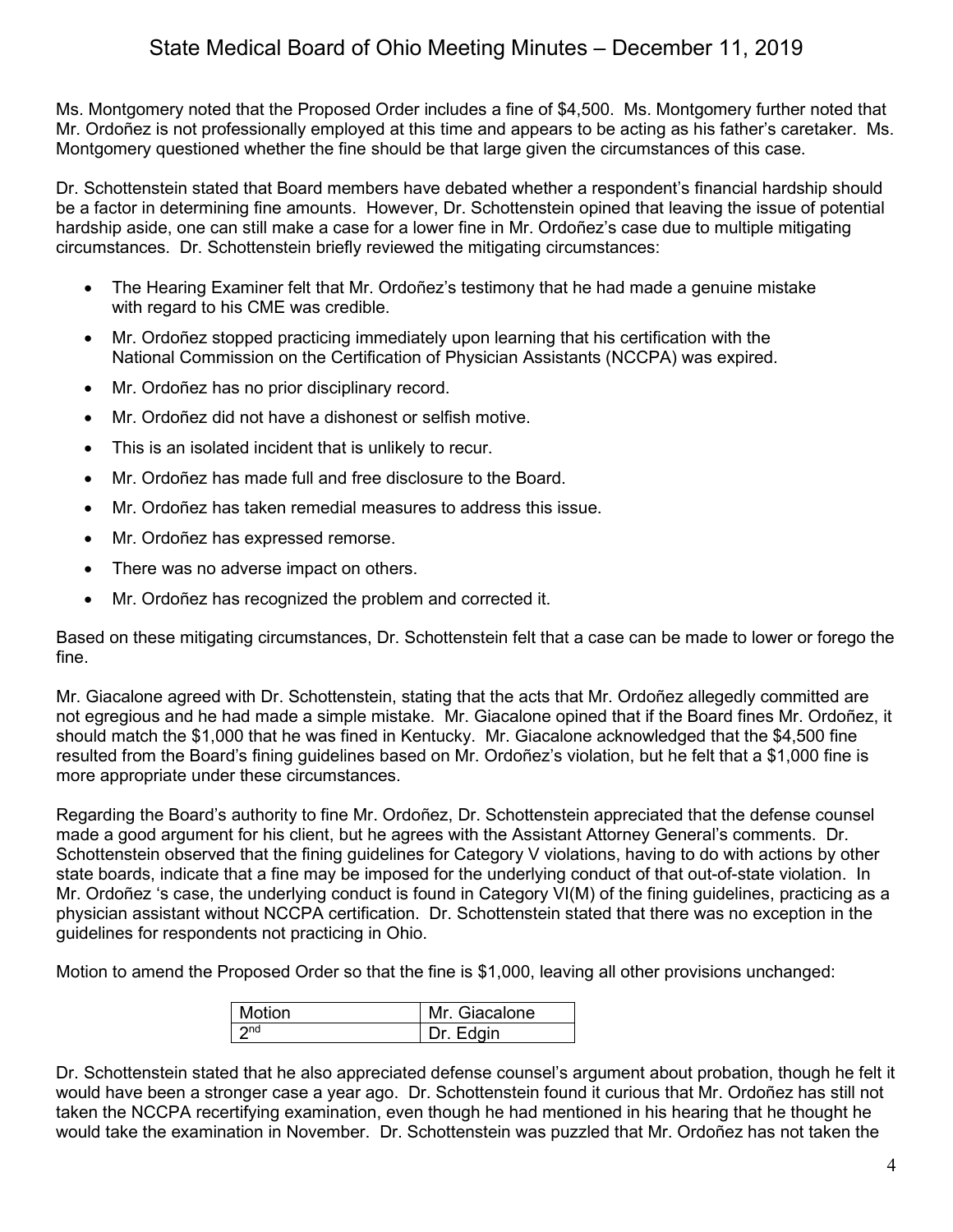examination that would allow him to practice, especially if he has a hardship issue. Dr. Schottenstein felt that the Board is correct to keep the Proposed Order's probationary terms, stating that he has questions and would feel better about having monitoring terms in place when Mr. Ordoñez begins practicing again.

Vote on Mr. Giacalone's motion to amend:

| Abstain |
|---------|
| Abstain |
|         |
|         |
|         |
|         |
|         |
|         |
|         |
|         |
|         |
| Abstain |
|         |

The motion to amend carried.

Motion to approve and confirm the Proposed Findings of Fact, Conclusions, and Order, as amended, in the matter of Mr. Ordoñez:

| <b>Motion</b>     | Mr. Giacalone |
|-------------------|---------------|
| 2 <sub>nd</sub>   | Dr. Johnson   |
| Dr. Rothermel     | Abstain       |
| Dr. Saferin       | Abstain       |
| Mr. Giacalone     |               |
| Dr. Edgin         | Y             |
| Dr. Soin          | Ý             |
| Dr. Schottenstein | Υ             |
| Mr. Gonidakis     | Y             |
| Dr. Kakarala      | Y             |
| Dr. Johnson       | Y             |
| Ms. Montgomery    | Υ             |
| Dr. Feibel        |               |
| Dr. Bechtel       | Abstain       |

The motion carried.

# **PROPOSED FINDINGS AND PROPOSED ORDERS**

Dr. Schottenstein stated that in the following matters, the Board issued a Notice of Opportunity for Hearing. No timely requests for hearing were received. The matters were reviewed by a Hearing Examiner, who prepared Proposed Findings and Proposed Orders, and they are now before the Board for final disposition. In accordance with the provision in section 4731.22(F)(2), Ohio Revised Code, specifying that no member of the Board who supervises the investigation of a case shall participate in further adjudication of the case, the Secretary and Supervising Member must abstain from further participation in the adjudication of any disciplinary matters. In these matters, Dr. Rothermel served as Secretary and Dr. Saferin served as Supervising Member.

# **Domenick Braccia, D.O.**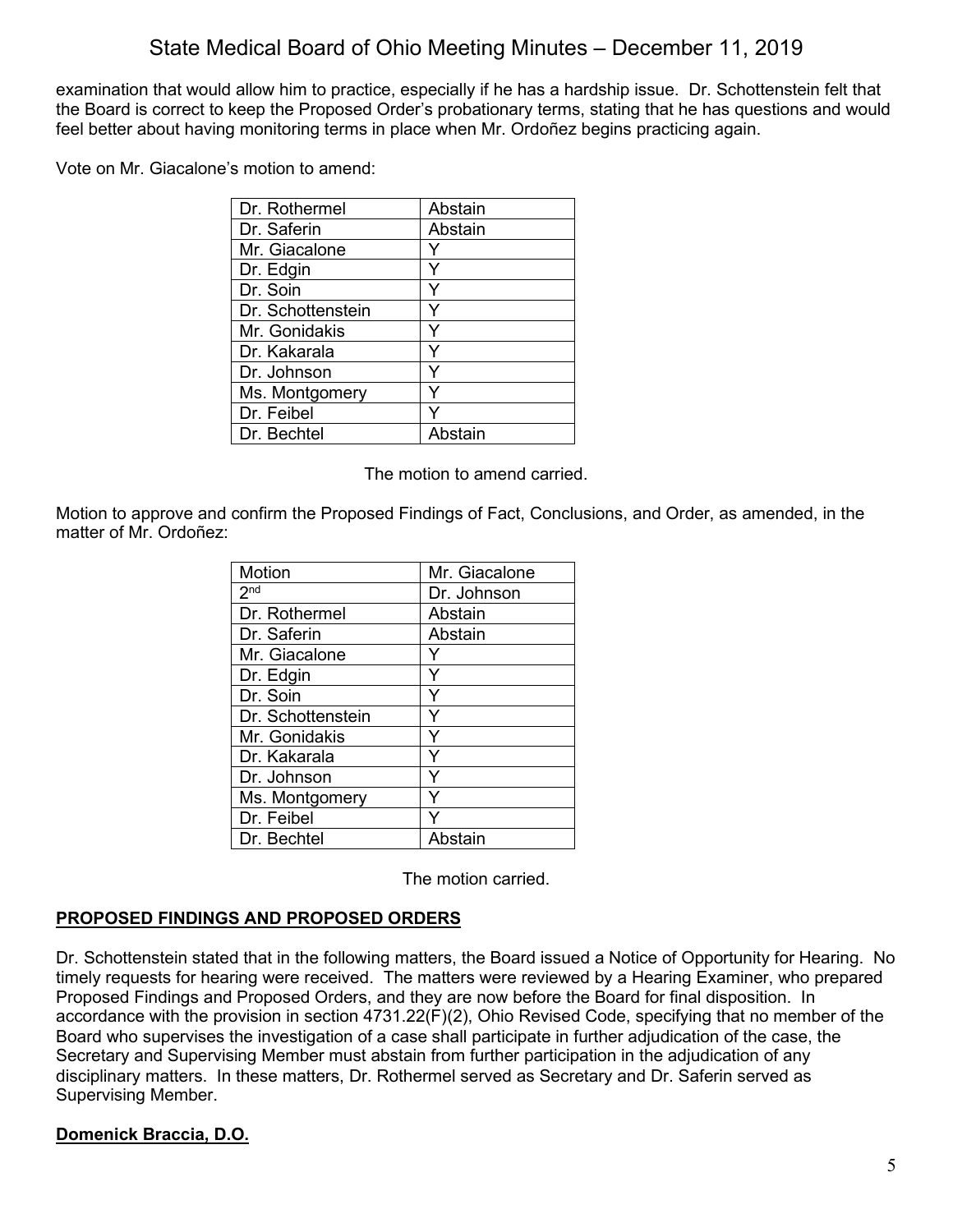Motion to find that the allegations as set forth in the July 10, 2019 Notice of Opportunity for Hearing in the matter of Dr. Braccia have been proven to be true by a preponderance of the evidence and to adopt Ms. Lee's Proposed Findings and Proposed Order:

| Motion          | Mr. Giacalone |
|-----------------|---------------|
| 2n <sub>d</sub> | Dr. Kakarala  |

Dr. Schottenstein stated that he will now entertain discussion in the matter of Dr. Braccia. No Board member offered discussion in this matter.

A vote was taken on Mr. Giacalone's motion:

| Dr. Rothermel     | Abstain |
|-------------------|---------|
| Dr. Saferin       | Abstain |
| Mr. Giacalone     |         |
| Dr. Edgin         |         |
| Dr. Soin          |         |
| Dr. Schottenstein |         |
| Mr. Gonidakis     |         |
| Dr. Kakarala      |         |
| Dr. Johnson       |         |
| Ms. Montgomery    |         |
| Dr. Feibel        |         |
| Dr. Bechtel       |         |

The motion carried.

## **Eric O. Hernandez, L.M.T.**

Motion to find that the allegations as set forth in the July 10, 2019 Notice of Opportunity for Hearing in the matter of Mr. Hernandez have been proven to be true by a preponderance of the evidence and to adopt Ms. Lee's Proposed Findings and Proposed Order:

| Motion | Mr. Giacalone |
|--------|---------------|
| ond    | Dr. Kakarala  |

Dr. Schottenstein stated that he will now entertain discussion in the matter of Mr. Hernandez. No Board member offered discussion in this matter.

A vote was taken on Mr. Giacalone's motion:

| Dr. Rothermel     | Abstain |
|-------------------|---------|
| Dr. Saferin       | Abstain |
| Mr. Giacalone     |         |
| Dr. Edgin         | Y       |
| Dr. Soin          | Y       |
| Dr. Schottenstein | Y       |
| Mr. Gonidakis     |         |
| Dr. Kakarala      | Y       |
| Dr. Johnson       | Y       |
| Ms. Montgomery    |         |
| Dr. Feibel        |         |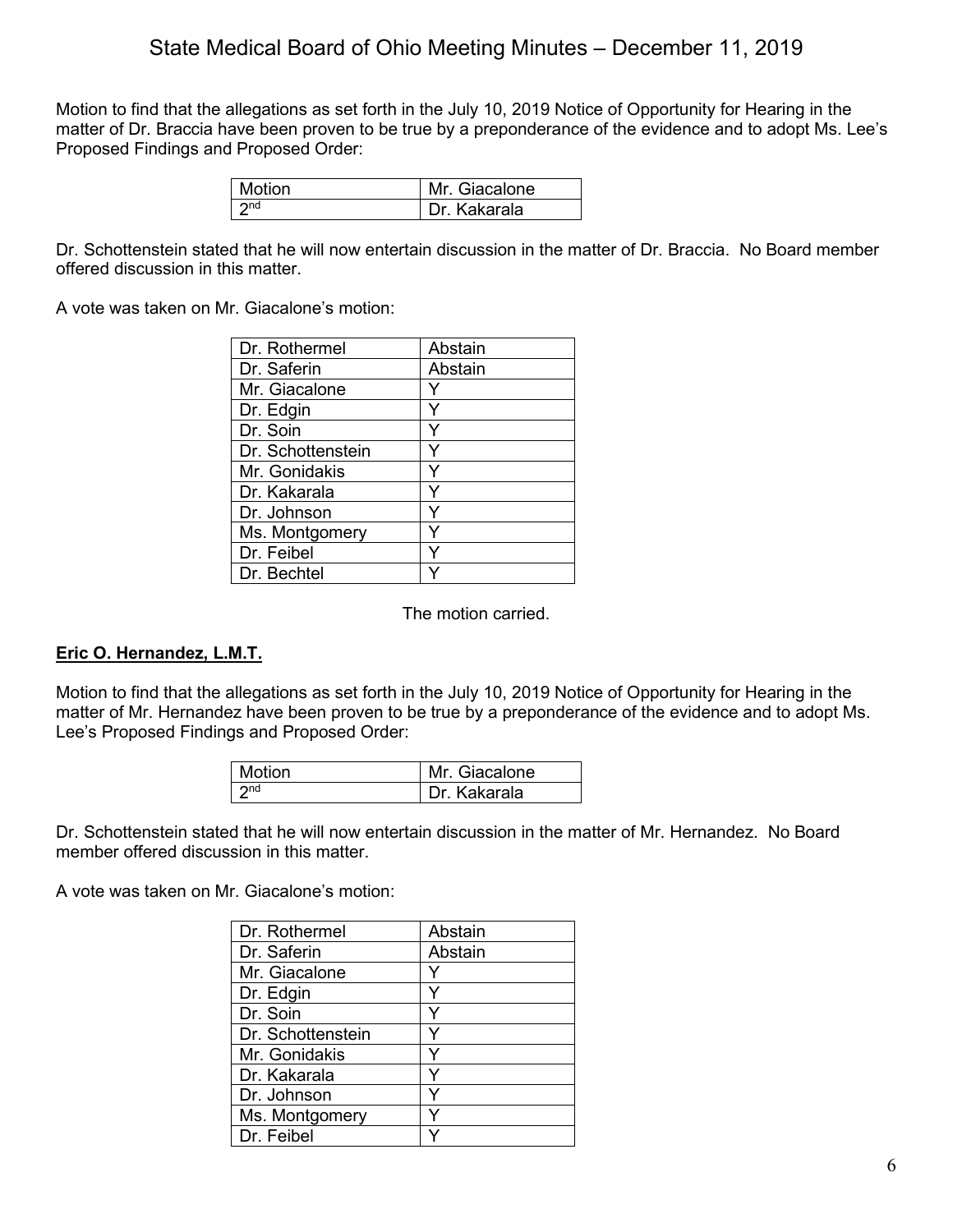Dr. Bechtel | Y

The motion carried.

## **Van L. Malia, D.O.**

Motion to find that the allegations as set forth in the July 10, 2019 Notice of Opportunity for Hearing in the matter of Dr. Malia have been proven to be true by a preponderance of the evidence and to adopt Ms. Lee's Proposed Findings and Proposed Order:

| Motion          | Dr. Kakarala  |
|-----------------|---------------|
| 2n <sub>d</sub> | I Dr. Johnson |

Dr. Schottenstein stated that he will now entertain discussion in the matter of Dr. Malia.

Mr. Giacalone found it curious, considering that this case involves fraud, that the Georgia Board of Medicine would simply reprimand Dr. Malia and fine him \$500. Mr. Giacalone supported the Hearing Examiner's Proposed Order.

A vote was taken on Dr. Kakarala's motion:

| Dr. Rothermel     | Abstain |
|-------------------|---------|
| Dr. Saferin       | Abstain |
| Mr. Giacalone     |         |
| Dr. Edgin         | Y       |
| Dr. Soin          |         |
| Dr. Schottenstein |         |
| Mr. Gonidakis     | Y       |
| Dr. Kakarala      | Y       |
| Dr. Johnson       | ٧       |
| Ms. Montgomery    |         |
| Dr. Feibel        | Y       |
| Dr. Bechtel       |         |

The motion carried.

## **Anthony Todde Securo, M.D.**

Motion to find that the allegations as set forth in the July 10, 2019 Notice of Opportunity for Hearing in the matter of Dr. Securo have been proven to be true by a preponderance of the evidence and to adopt Ms. Lee's Proposed Findings and Proposed Order:

| Motion          | Dr. Johnson  |
|-----------------|--------------|
| 2n <sub>d</sub> | Dr. Kakarala |

Dr. Schottenstein stated that he will now entertain discussion in the matter of Dr. Securo.

Mr. Giacalone commented that he did not understand why the Georgia Board of Medicine only fined and reprimanded Dr. Securo in this matter.

A vote was taken on Dr. Johnson's motion:

| Dr. Rothermel | Abstain |
|---------------|---------|
|---------------|---------|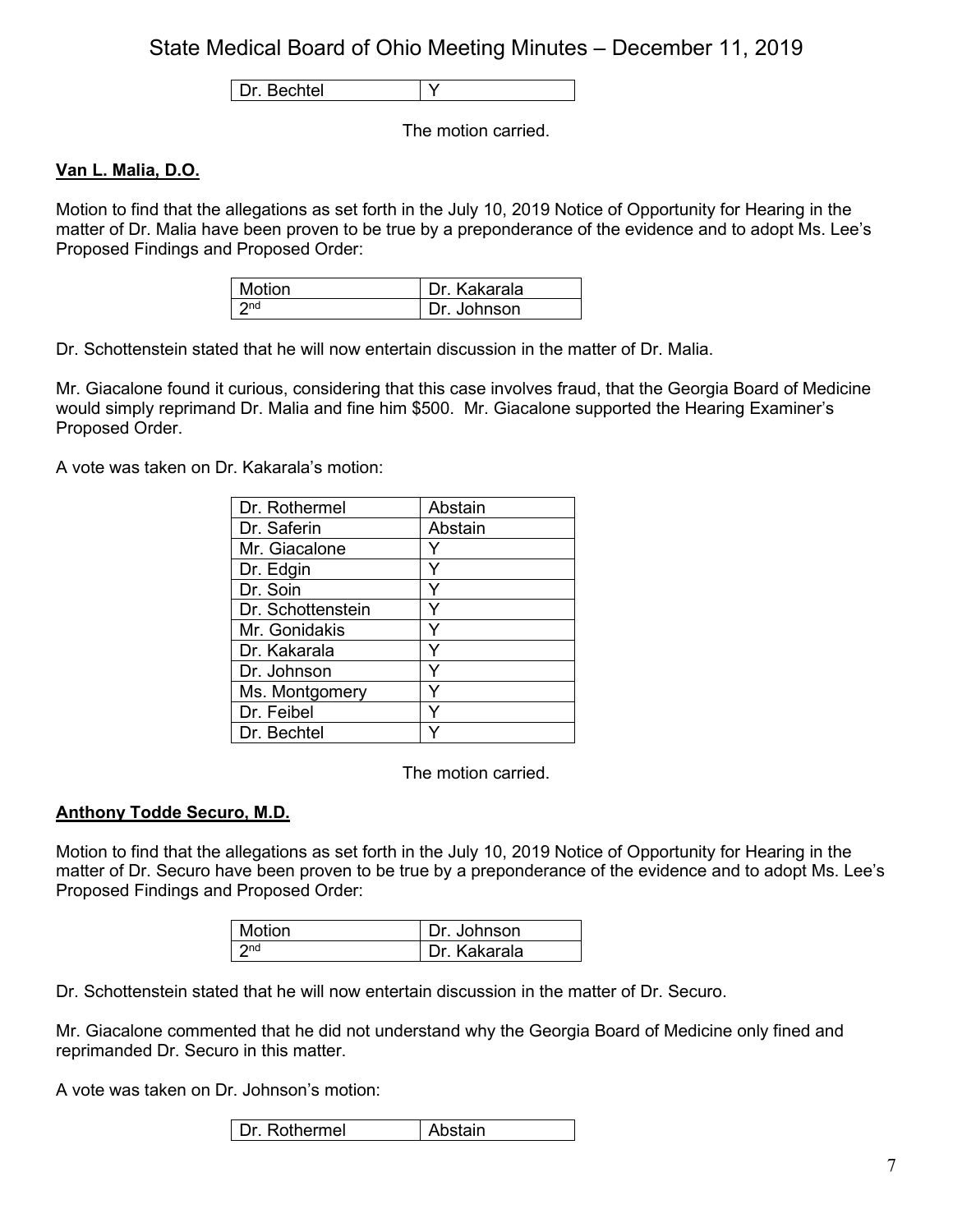| Dr. Saferin       | Abstain |
|-------------------|---------|
| Mr. Giacalone     |         |
| Dr. Edgin         | Y       |
| Dr. Soin          |         |
| Dr. Schottenstein |         |
| Mr. Gonidakis     | Y       |
| Dr. Kakarala      |         |
| Dr. Johnson       |         |
| Ms. Montgomery    |         |
| Dr. Feibel        |         |
| Dr. Bechtel       |         |

The motion carried.

# **FINDINGS, ORDERS, AND JOURNAL ENTRIES**

Dr. Schottenstein stated that in the following matters, the Board issued a Notice of Opportunity for Hearing and documentation of service was received for each. There were no timely requests for hearing filed, and more than 30 days have elapsed since the mailing of the Notices. These matters are therefore before the Board for final disposition. These matters are non-disciplinary in nature, and therefore all Board members may vote.

# **David Anthony Barbour-White, M.T.**

Dr. Schottenstein stated that Mr. Barbour-White has applied for restoration of his certificate to practice massage therapy. The Board has proposed to approve Mr. Barbour-White's application, provided he take and pass the Massage and Bodywork Licensing Examination (MBLEx) due to the fact that he has not engaged in the active practice of massage therapy for more than two years.

Motion to find that the allegations set forth in the September 11, 2019 Notice of Opportunity for Hearing have been proven to be true by a preponderance of the evidence, and that the Board enter an Order, effective immediately upon mailing, approving Mr. Barbour-White's application, provided that he takes and passes the MBLEx within six months of the date of mailing of the Notice of Opportunity for a Hearing:

| <b>Motion</b>     | Dr. Saferin |
|-------------------|-------------|
| 2 <sup>nd</sup>   | Dr. Edgin   |
| Dr. Rothermel     |             |
| Dr. Saferin       | Y           |
| Mr. Giacalone     |             |
| Dr. Edgin         | ٧           |
| Dr. Soin          | ٧           |
| Dr. Schottenstein |             |
| Mr. Gonidakis     |             |
| Dr. Kakarala      | ٧           |
| Dr. Johnson       |             |
| Ms. Montgomery    |             |
| Dr. Feibel        |             |
| Dr. Bechtel       |             |

The motion carried.

## **Lisa Arlene Herman, R.C.P.**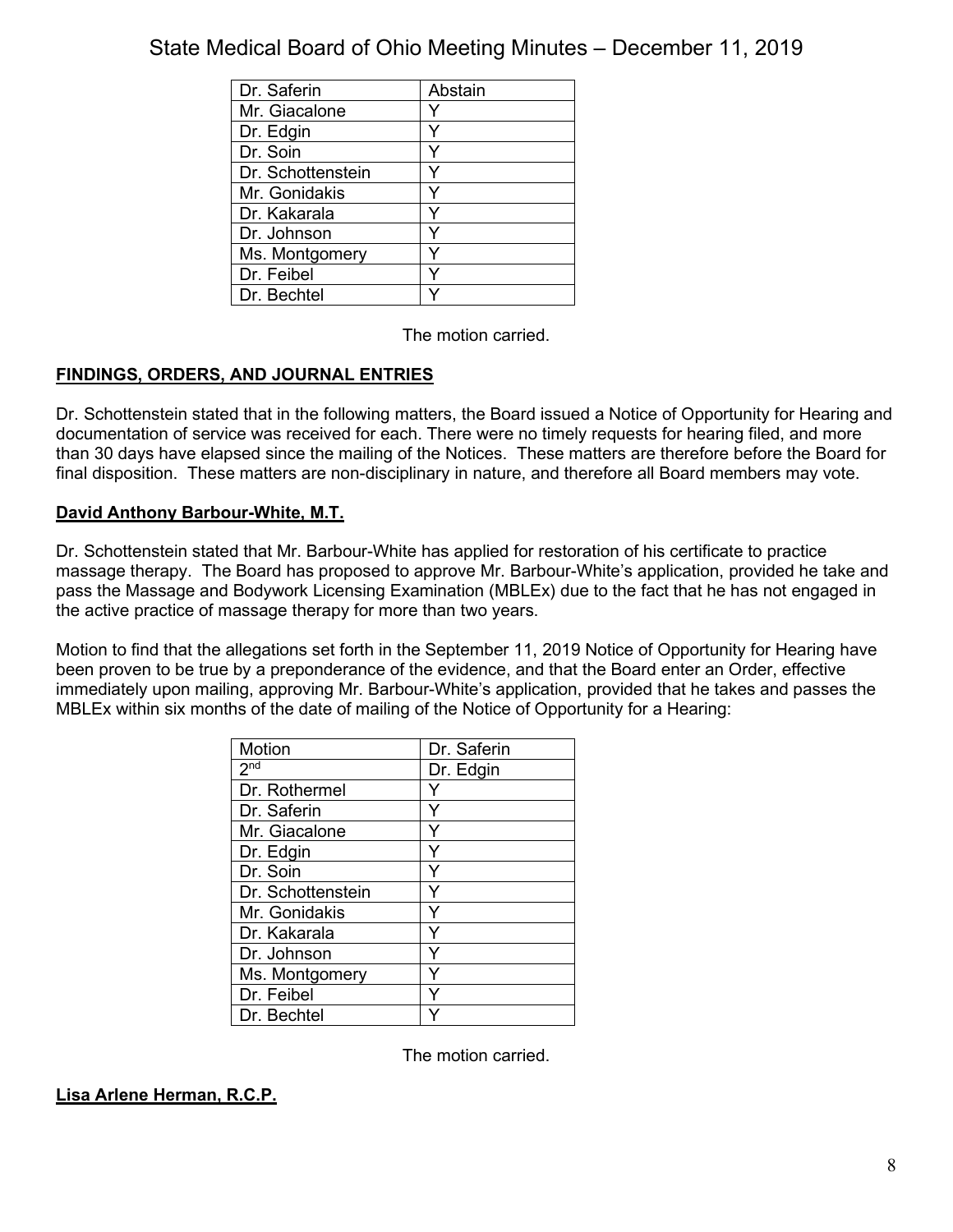Dr. Schottenstein stated that Ms. Herman has applied for restoration of her certificate to practice as a respiratory care professional. The Board has proposed to approve Ms. Herman's application, provided she take and pass the Therapist Multiple Choice (TMC) examination due to the fact that she has not engaged in the active practice of respiratory care for more than two years.

Motion to find that the allegations set forth in the September 11, 2019 Notice of Opportunity for Hearing have been proven to be true by a preponderance of the evidence, and that the Board enter an Order, effective immediately upon mailing, approving Ms. Herman's application, provided that she takes and passes the TMC within six months of the date of mailing of the Notice of Opportunity for a Hearing:

| <b>Motion</b>     | Dr. Saferin |
|-------------------|-------------|
| 2 <sup>nd</sup>   | Dr. Bechtel |
| Dr. Rothermel     |             |
| Dr. Saferin       | Y           |
| Mr. Giacalone     | Y           |
| Dr. Edgin         | Y           |
| Dr. Soin          | Y           |
| Dr. Schottenstein |             |
| Mr. Gonidakis     |             |
| Dr. Kakarala      | Y           |
| Dr. Johnson       | Y           |
| Ms. Montgomery    |             |
| Dr. Feibel        | Ÿ           |
| Dr. Bechtel       |             |

The motion carried.

# **Ankitaben Patel, R.C.P.**

Dr. Schottenstein stated that Ms. Patel has applied for a certificate to practice as a respiratory care professional. The Board has proposed to deny Ms. Patel's application due to the fact that she has not passed an examination approved under the rules adopted by the Board.

Motion to find that the facts set forth in the September 17, 2019 Notice of Opportunity for Hearing have been proven to be true by a preponderance of the evidence, and that the Board enter an Order, effective immediately upon mailing, denying Ms. Patel's application for licensure:

| <b>Motion</b>     | Dr. Bechtel |
|-------------------|-------------|
| 2 <sub>nd</sub>   | Dr. Saferin |
| Dr. Rothermel     |             |
| Dr. Saferin       | Y           |
| Mr. Giacalone     | Ý           |
| Dr. Edgin         | Y           |
| Dr. Soin          | Y           |
| Dr. Schottenstein | Y           |
| Mr. Gonidakis     | Y           |
| Dr. Kakarala      | Y           |
| Dr. Johnson       | Y           |
| Ms. Montgomery    |             |
| Dr. Feibel        | Y           |
| Dr. Bechtel       |             |

The motion carried.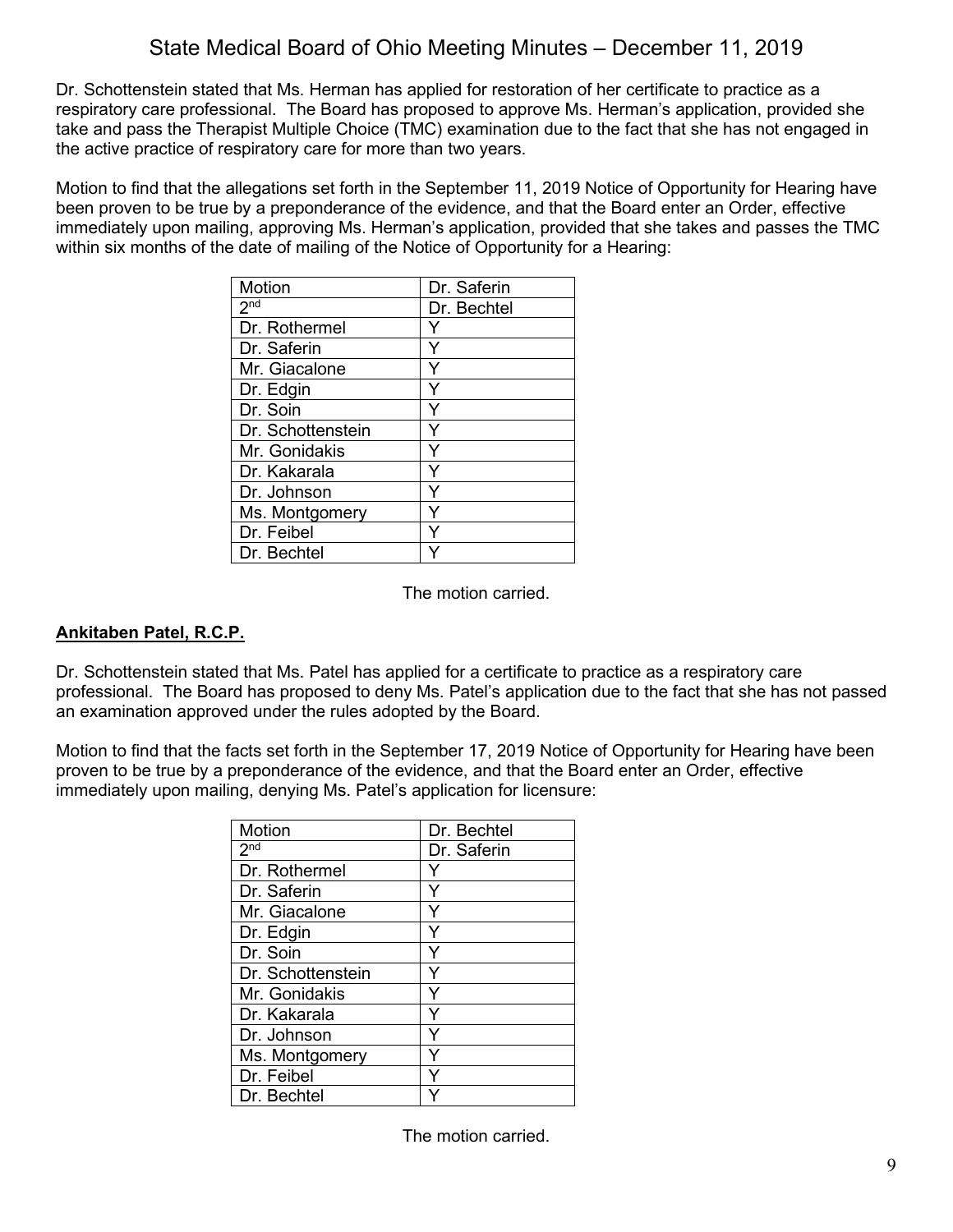# **Michael Joseph Riley, M.T.**

Dr. Schottenstein stated that Mr. Riley has applied for restoration of his certificate to practice massage therapy. The Board has proposed to approve Mr. Riley's application, provided he take and pass the Massage and Bodywork Licensing Examination (MBLEx) due to the fact that he has not engaged in the active practice of massage therapy for more than two years.

Motion to find that the allegations set forth in the September 11, 2019 Notice of Opportunity for Hearing have been proven to be true by a preponderance of the evidence, and that the Board enter an Order, effective immediately upon mailing, approving Mr. Riley's application, provided that he takes and passes the MBLEx within six months of the date of mailing of the Notice of Opportunity for a Hearing:

| Motion            | Dr. Saferin |
|-------------------|-------------|
| 2 <sub>nd</sub>   | Dr. Bechtel |
| Dr. Rothermel     |             |
| Dr. Saferin       | Υ           |
| Mr. Giacalone     |             |
| Dr. Edgin         | Y           |
| Dr. Soin          |             |
| Dr. Schottenstein |             |
| Mr. Gonidakis     | ٧           |
| Dr. Kakarala      |             |
| Dr. Johnson       |             |
| Ms. Montgomery    | ٧           |
| Dr. Feibel        |             |
| Dr. Bechtel       |             |

The motion carried.

# **EXECUTIVE SESSION I**

Motion to go into Executive Session to confer with the Medical Board's attorneys on matters of pending or imminent court action, and for the purpose of deliberating on proposed consent agreements in the exercise of the Medical Board's quasi-judicial capacity:

| <b>Motion</b>     | Dr. Saferin |
|-------------------|-------------|
| 2 <sub>nd</sub>   | Dr. Bechtel |
| Dr. Rothermel     |             |
| Dr. Saferin       | Y           |
| Mr. Giacalone     | Y           |
| Dr. Edgin         | Y           |
| Dr. Soin          | Y           |
| Dr. Schottenstein | Ý           |
| Mr. Gonidakis     |             |
| Dr. Kakarala      | Y           |
| Dr. Johnson       | Y           |
| Ms. Montgomery    | Y           |
| Dr. Feibel        | ٧           |
| Dr. Bechtel       |             |

The motion carried.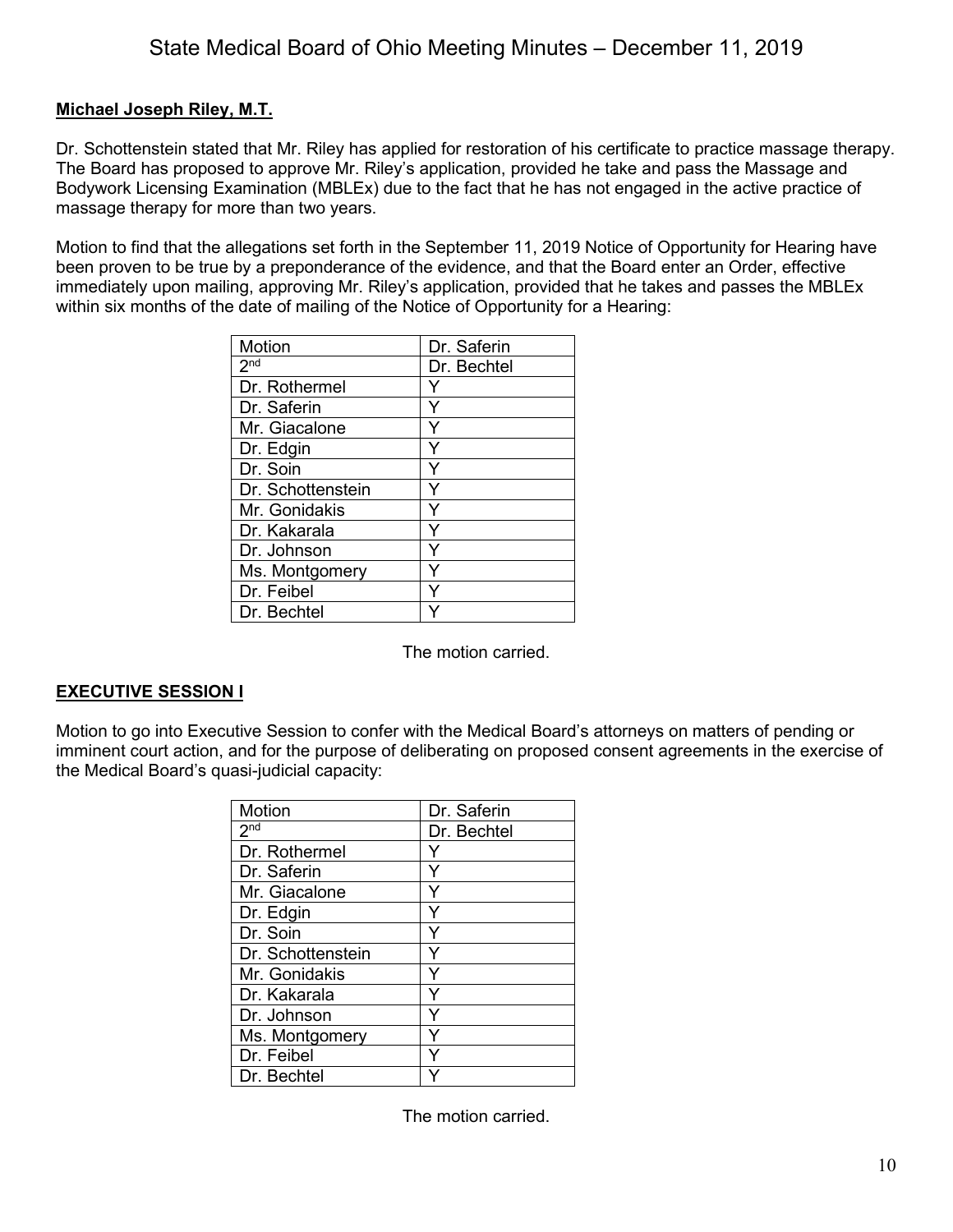The Board went into Executive Session at 10:35 a.m. and returned to public session at 10:46 a.m.

#### **SETTLEMENT AGREEMENTS**

#### **Gina M. Curry, M.D.**

Motion to ratify the proposed Permanent Surrender with Gina M. Curry, M.D.:

| Motion            | Dr. Kakarala |
|-------------------|--------------|
| 2 <sub>nd</sub>   | Dr. Johnson  |
| Dr. Rothermel     | Abstain      |
| Dr. Saferin       | Abstain      |
| Mr. Giacalone     |              |
| Dr. Edgin         | Y            |
| Dr. Soin          | Ÿ            |
| Dr. Schottenstein | Y            |
| Mr. Gonidakis     |              |
| Dr. Kakarala      | Υ            |
| Dr. Johnson       |              |
| Ms. Montgomery    |              |
| Dr. Feibel        | Υ            |
| Dr. Bechtel       |              |

The motion carried.

## **Michael Herbert, R.C.P.**

Motion to ratify the proposed Consent Agreement with Michael Herbert, R.C.P.:

| Motion                     | Dr. Johnson |
|----------------------------|-------------|
| $2^{\overline{\text{nd}}}$ | Dr. Soin    |
| Dr. Rothermel              | Abstain     |
| Dr. Saferin                | Abstain     |
| Mr. Giacalone              |             |
| Dr. Edgin                  | Y           |
| Dr. Soin                   | Y           |
| Dr. Schottenstein          | Ý           |
| Mr. Gonidakis              | Y           |
| Dr. Kakarala               | Y           |
| Dr. Johnson                | Ý           |
| Ms. Montgomery             |             |
| Dr. Feibel                 | ٧           |
| Dr. Bechtel                | Abstain     |

The motion carried.

# **Albert Schockry Aiad-Toss, M.D.**

Motion to ratify the proposed Consent Agreement with Albert Schockry Aiad-Toss, M.D.:

| Motion          | Dr. Johnson  |
|-----------------|--------------|
| 2 <sub>nd</sub> | Dr. Kakarala |
| Dr. Rothermel   | Abstain      |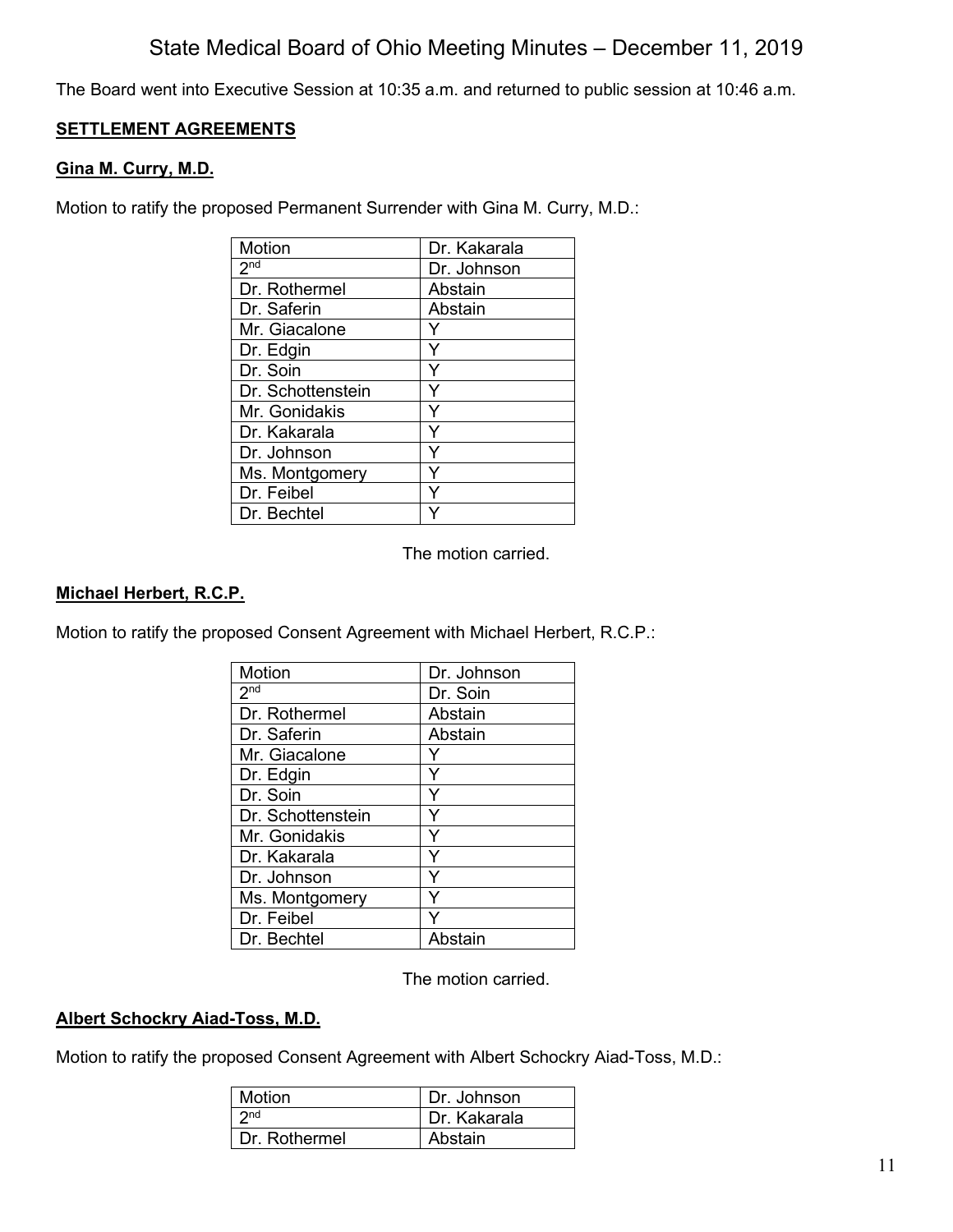| Dr. Saferin       | Abstain |
|-------------------|---------|
| Mr. Giacalone     |         |
| Dr. Edgin         |         |
| Dr. Soin          |         |
| Dr. Schottenstein |         |
| Mr. Gonidakis     |         |
| Dr. Kakarala      |         |
| Dr. Johnson       |         |
| Ms. Montgomery    |         |
| Dr. Feibel        |         |
| Dr. Bechtel       |         |

The motion carried.

# **Jennifer Lynn Cova, D.O.**

Motion to ratify the proposed Consent Agreement with Jennifer Lynn Cova, D.O.:

| Motion            | Dr. Johnson   |
|-------------------|---------------|
| 2 <sub>nd</sub>   | Mr. Giacalone |
| Dr. Rothermel     | Abstain       |
| Dr. Saferin       | Abstain       |
| Mr. Giacalone     |               |
| Dr. Edgin         | Y             |
| Dr. Soin          | Y             |
| Dr. Schottenstein | Ý             |
| Mr. Gonidakis     | Y             |
| Dr. Kakarala      | Y             |
| Dr. Johnson       | Ý             |
| Ms. Montgomery    |               |
| Dr. Feibel        |               |
| Dr. Bechtel       | Abstain       |

The motion carried.

# **Michael Douglas Miller, M.D.**

Motion to ratify the proposed Permanent Withdrawal with Michael Douglas Miller, M.D.:

| Motion            | Mr. Giacalone |
|-------------------|---------------|
| 2 <sub>nd</sub>   | Dr. Edgin     |
| Dr. Rothermel     | Abstain       |
| Dr. Saferin       | Abstain       |
| Mr. Giacalone     |               |
| Dr. Edgin         |               |
| Dr. Soin          | Y             |
| Dr. Schottenstein | Y             |
| Mr. Gonidakis     | Y             |
| Dr. Kakarala      | Υ             |
| Dr. Johnson       | ٧             |
| Ms. Montgomery    |               |
| Dr. Feibel        |               |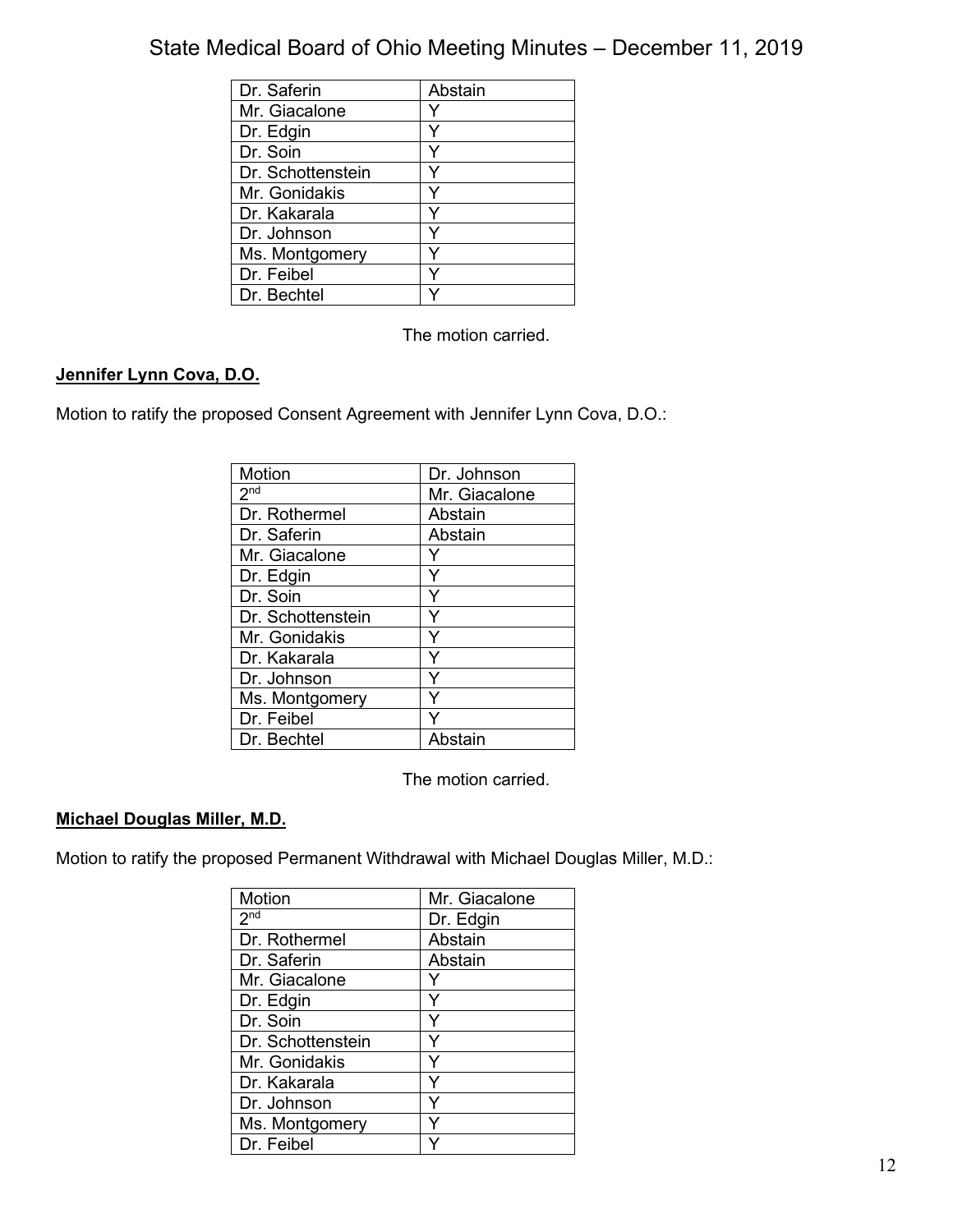Dr. Bechtel | Y

The motion carried.

## **Julie Mae Alderson, D.O.**

Motion to ratify the proposed Step I Consent Agreement with Julie Mae Alderson, D.O.:

| Motion                     | Dr. Johnson  |
|----------------------------|--------------|
| $2^{\overline{\text{nd}}}$ | Dr. Kakarala |
| Dr. Rothermel              | Abstain      |
| Dr. Saferin                | Abstain      |
| Mr. Giacalone              |              |
| Dr. Edgin                  | Y            |
| Dr. Soin                   | Y            |
| Dr. Schottenstein          | Ý            |
| Mr. Gonidakis              | Y            |
| Dr. Kakarala               | Y            |
| Dr. Johnson                | Υ            |
| Ms. Montgomery             |              |
| Dr. Feibel                 |              |
| Dr. Bechtel                |              |

The motion carried.

#### **NOTICES OF OPPORTUNITY FOR HEARING, ORDERS OF SUMMARY SUSPENSION, ORDERS OF IMMEDIATE SUSPENSION, AND ORDERS OF AUTOMATIC SUSPENSION**

Ms. Marshall presented the following Citations to the Board for consideration:

- 1. Caroline Bialke: A respiratory care professional applicant, based on failure to attend a 72-hour evaluation.
- 2. Enrico L. Danzer, M.D.: A physician applicant, based on action by the Medical Board of California related to cheating on a medical test during his training.
- 3. David Blaine Harding, M.D.: A Summary Suspension, based on recent action by the Maryland State Board of Physicians with detailed prescribing violations, including prescribing doses that totaled more than 1,600 MED, as well as failure to address obvious red flags for drug abuse and diversion.
- 4. Michael D. Harrington, M.D.: Based on allegations of violation of the minimal standards of care related to the Board's prescribing rules.
- 5. Stephen Craig Shy, Sr., D.O.: Based on being excluded from participating in Medicare, Medicaid, and all Federal health programs.
- 6. Stephen T. House, M.D.: Based on allegations of violation of the minimal standards of care related to the Board's prescribing rules.

Motion to approve and issue proposed Citation #3, a Summary Suspension:

| Motion          | Dr. Johnson |
|-----------------|-------------|
| 2 <sub>nd</sub> | Dr. Edgin   |
| Dr. Rothermel   | Abstain     |
| Dr. Saferin     | Abstain     |
| Mr. Giacalone   |             |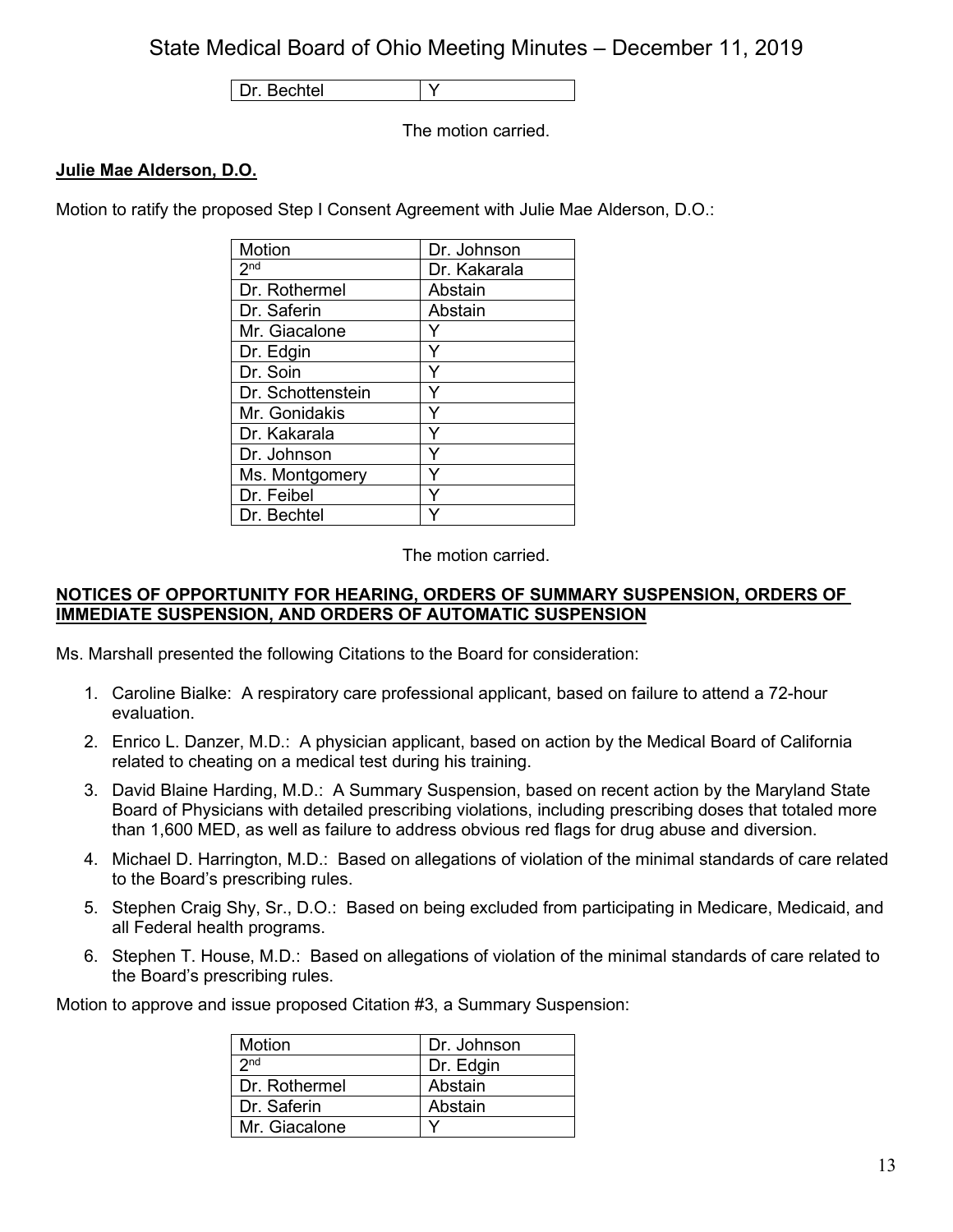| Dr. Edgin         |         |
|-------------------|---------|
| Dr. Soin          |         |
| Dr. Schottenstein |         |
| Mr. Gonidakis     |         |
| Dr. Kakarala      |         |
| Dr. Johnson       |         |
| Ms. Montgomery    |         |
| Dr. Feibel        |         |
| Dr. Bechtel       | Abstain |

The motion carried.

Motion to approve and issue proposed Citations #1 and #2

| Motion            | Dr. Johnson  |
|-------------------|--------------|
| 2 <sub>nd</sub>   | Dr. Kakarala |
| Dr. Rothermel     | Abstain      |
| Dr. Saferin       | Abstain      |
| Mr. Giacalone     |              |
| Dr. Edgin         | Y            |
| Dr. Soin          | Y            |
| Dr. Schottenstein | Y            |
| Mr. Gonidakis     | Y            |
| Dr. Kakarala      | Y            |
| Dr. Johnson       | Y            |
| Ms. Montgomery    | Y            |
| Dr. Feibel        |              |
| Dr. Bechtel       |              |

The motion carried.

Motion to approve and issue proposed Citations #4, #5, and #6:

| Motion            | Dr. Kakarala |
|-------------------|--------------|
| 2 <sup>nd</sup>   | Dr. Johnson  |
| Dr. Rothermel     | Abstain      |
| Dr. Saferin       | Abstain      |
| Mr. Giacalone     |              |
| Dr. Edgin         | Y            |
| Dr. Soin          | Y            |
| Dr. Schottenstein | Y            |
| Mr. Gonidakis     | Y            |
| Dr. Kakarala      | Y            |
| Dr. Johnson       | Y            |
| Ms. Montgomery    | Y            |
| Dr. Feibel        | ٧            |
| Dr. Bechtel       | Abstain      |

The motion carried.

## **EXECUTIVE SESSION II**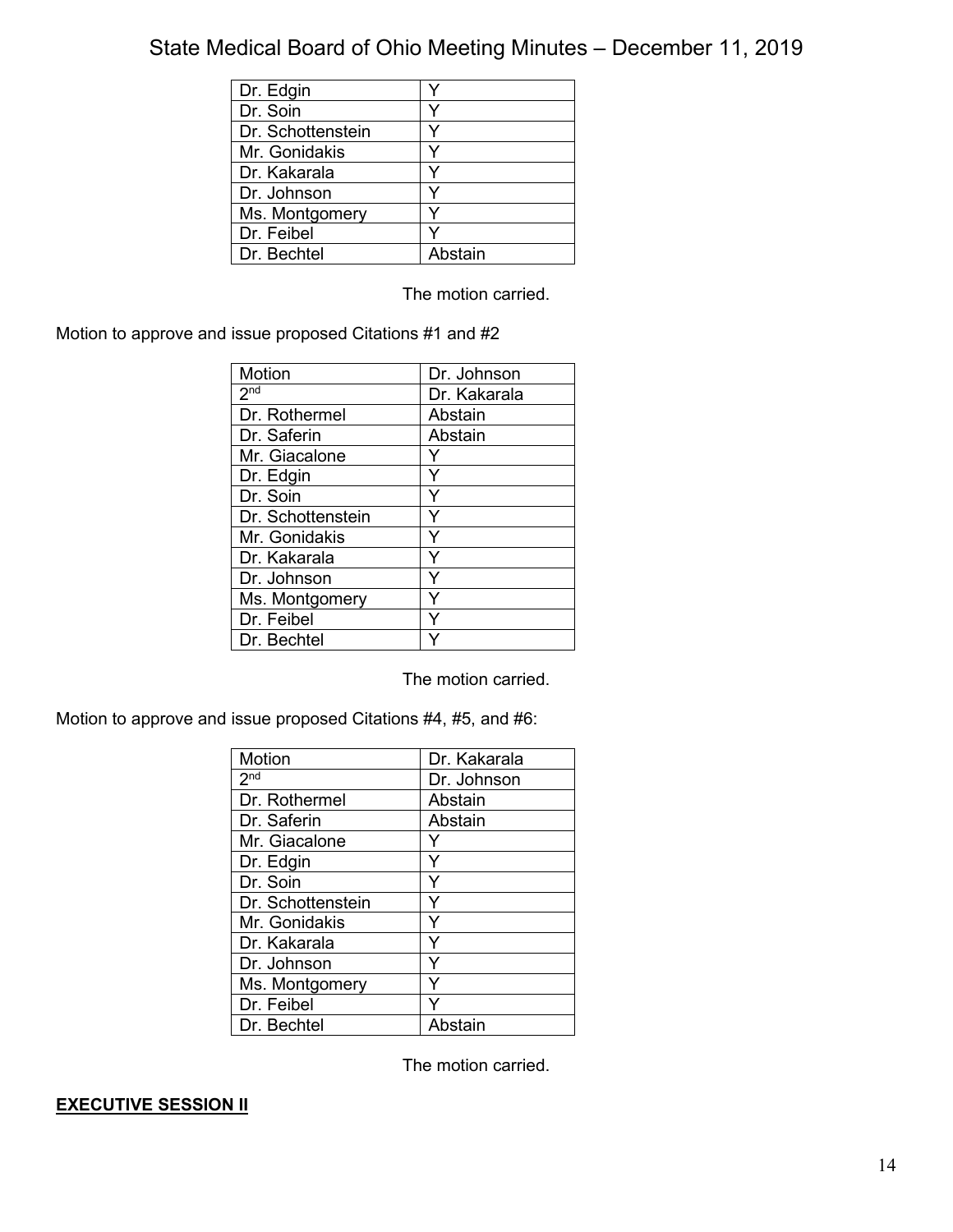Motion to go into Executive Session for the purpose of preparing for, conducting, or reviewing negotiations or bargaining sessions with public employees concerning their compensation or other terms and conditions of their employment; and to consider the appointment, employment, dismissal, discipline, promotion, demotion, or compensation of a public employee or official:

| Motion            | Dr. Saferin |
|-------------------|-------------|
| 2 <sub>nd</sub>   | Dr. Bechtel |
| Dr. Rothermel     |             |
| Dr. Saferin       |             |
| Mr. Giacalone     |             |
| Dr. Edgin         | Y           |
| Dr. Soin          |             |
| Dr. Schottenstein |             |
| Mr. Gonidakis     | v           |
| Dr. Kakarala      |             |
| Dr. Johnson       |             |
| Ms. Montgomery    |             |
| Dr. Feibel        |             |
| Dr. Bechtel       |             |

The motion carried.

The Board went into Executive Session at 10:51 a.m. and returned to public session at 10:54 a.m.

## **OPERATIONS REPORT**

Ms. Loucka thanked all the staff members who have on-boarded her into her new role as Executive Director over the last three weeks.

**Jill Reardon:** Ms. Loucka introduced Jill Reardon, who is joining the staff as Deputy Director of Strategic Services. Ms. Reardon comes to the Board from the Attorney General's office after having also served on Governor Voinovich's staff. Ms. Reardon also worked at the Department of Jobs and Family Services for ten years as legislative director. Ms. Reardon will work on the Board's engagement opportunities with associations and stakeholders, as well as legislative concerns and special projects.

**Human Resources:** Ms. Loucka stated that the Board is in the process of filling a few enforcement attorney positions, as well a vacancies in Licensure. Ms. Loucka noted that some positions in Licensure are being covered by temporary workers, but the goal is to fill those positions with permanent staff.

**Communications:** Ms. Loucka stated that there continues to be ongoing engagement with outside entities. The Winter issue of the Board's publication is in process. In accordance with the recommendation of the Strauss Working Group, the Board now has an anonymous hotline through which individuals can leave anonymous complaints. The number for the hotline is posted on the Board's website. Ms. Loucka noted that the Board has already begun receiving complaints through the hotline.

**Licensure:** Ms. Loucka stated that licensure statistics remain generally steady and the number of licenses issued is up slightly over last year. Ms. Loucka noted that some of the triage licensure reviews have taken somewhat longer recently.

**Federation of State Medical Boards:** Ms. Loucka stated that the Board has received a call for nominations for positions and committee appointments from the Federation of State Medical Boards (FSMB). Ms. Loucka stated that she would be happy to discuss such a position or appointment with any Board members who is interested.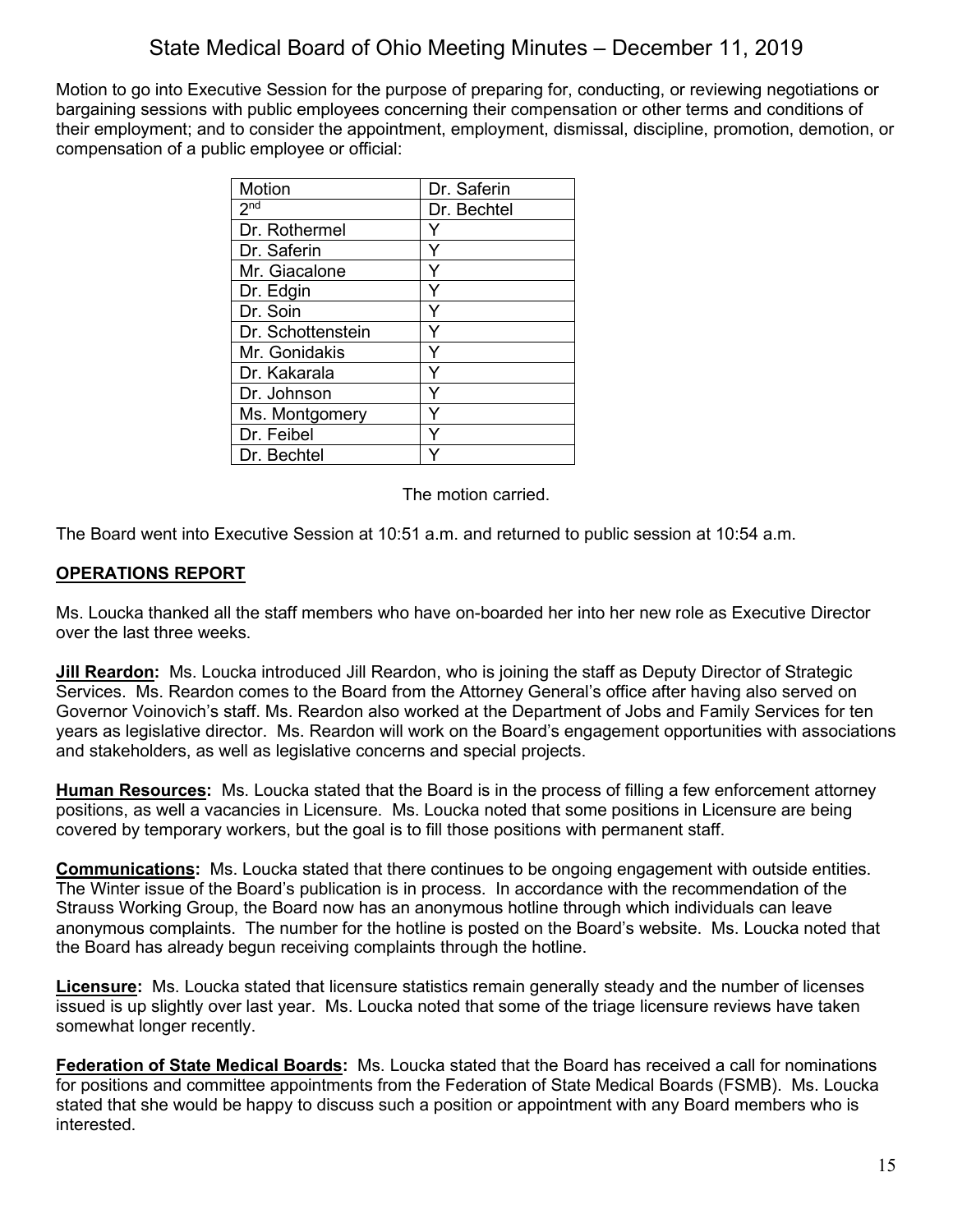# **Election of Officers, 2020**

Motion to elect Dr. Schottenstein as President, Dr. Edgin as Vice President, Dr. Rothermel as secretary, and Dr. Saferin as Supervising Member for terms beginning on January 1, 2020, and ending December 31, 2020.

| Motion | Mr. Gonidakis |
|--------|---------------|
|        | Dr. Kakarala  |

Dr. Soin commented that he is very pleased to see this slate of leaders for reelection. Dr. Soin stated that Dr. Schottenstein has been excellent as President. Dr. Soin also looked forward to Dr. Edgin's leadership. Ms. Montgomery stated that she has watched Dr. Schottenstein in difficult circumstances and she has been very impressed with the wonderful job he has done.

Vote on Mr. Gonidakis' motion:

| Dr. Rothermel     | Y (Abstain on the vote for Secretary)         |
|-------------------|-----------------------------------------------|
| Dr. Saferin       | Y (Abstain on the vote for Supervising        |
|                   | Member                                        |
| Mr. Giacalone     | Y                                             |
| Dr. Edgin         | (Abstain on the vote for Vice President)<br>Y |
| Dr. Soin          |                                               |
| Dr. Schottenstein | Y (Abstain on the vote for President)         |
| Mr. Gonidakis     |                                               |
| Dr. Kakarala      | v                                             |
| Dr. Johnson       | v                                             |
| Ms. Montgomery    | v                                             |
| Dr. Feibel        |                                               |
| Dr. Bechtel       |                                               |

The motion carried.

Dr. Schottenstein stated that this is roughly the time of year when Board committee assignments are contemplated. Dr. Schottenstein asked Board members to let him know if they have a preference or request regarding committee assignments and he would accommodate them.

## **Retirement of Joan Wehrle**

Dr. Schottenstein wished to take a few moments to acknowledge the upcoming retirement of a very special Board staff member. No current Board member has ever known the Medical Board without Joan Wehrle, who will retire at the end of December. Ms. Wehrle has been a critical part of the Medical Board since 1989. Since that time, Ms. Wehrle has accomplished the following:

- Served with nine Executive Directors and Interim Directors.
- Worked with 61 different Board members
- Attended 354 Board meetings, having only missed four meetings in 30 years.
- Personally delivered 467 presentations to state and national audiences, not including the hundreds of additional presentations she created for colleagues and Board members.
- Until Tessie Pollock, Julie Williams, and Jerica Stewart joined the Communications teams, Ms. Wehrle was the Board's only point of contact for communications, education, and outreach.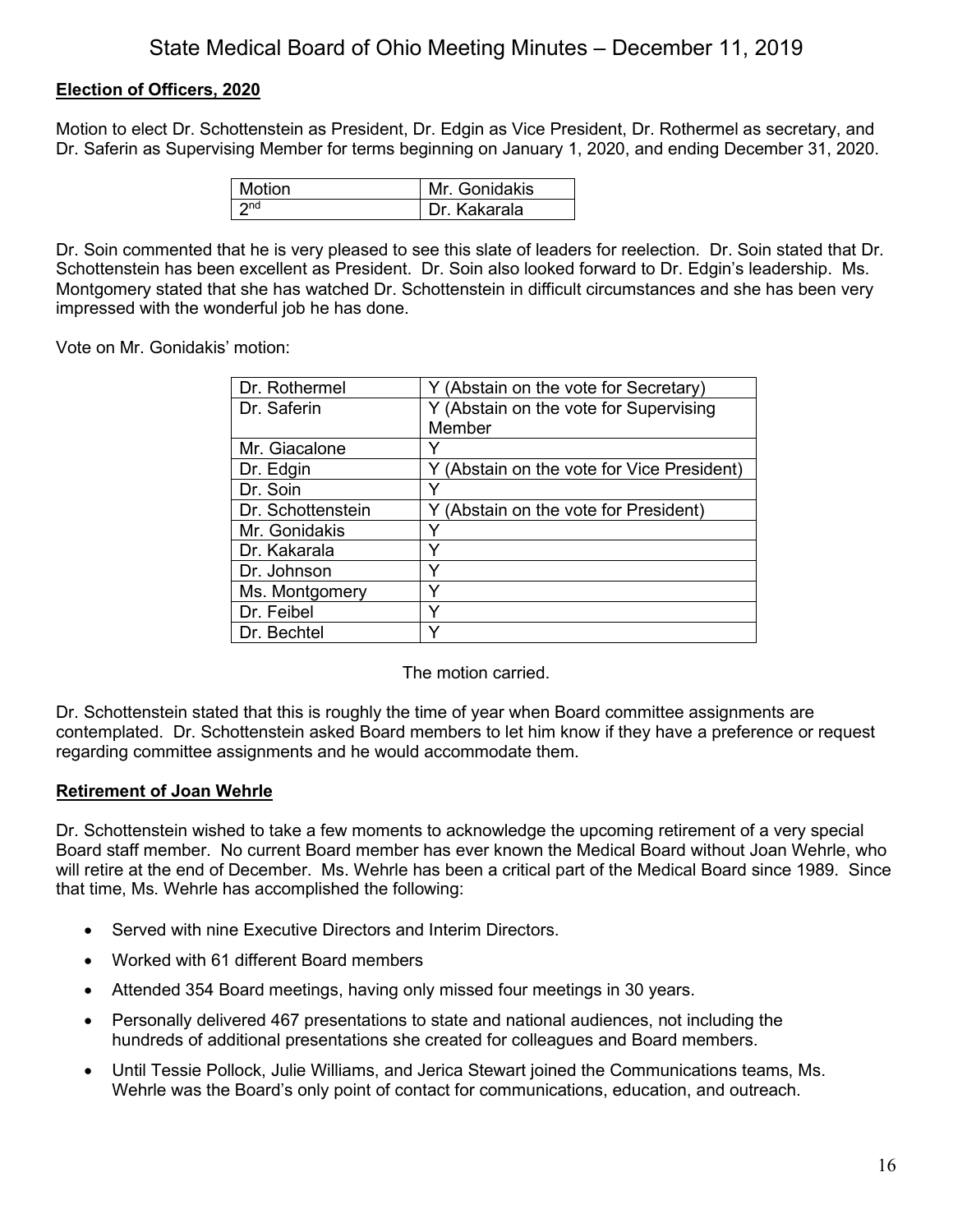Over the years, Ms. Wehrle has shared her knowledge and passion with thousands of individuals and, perhaps most importantly, thousands of medical school students, encouraging them to be the best health care providers possible.

Dr. Schottenstein expressed gratitude for Ms. Wehrle's time and talents and stated that she will be missed beyond words. Ms. Wehrle was presented with a 30-year service pin and a retirement gift from the Board members. The Board members and staff applauded Ms. Wehrle for her service.

Ms. Wehrle stated that she is honored to have served the Medical Board for 30 years and she was grateful for the trust and support of the Board members and staff. Ms. Wehrle was very grateful for the Communications team ("Team Awesome") and all her other co-workers throughout the years. Ms. Wehrle gave special thanks to the Board members for their commitment and dedication to the Board's mission. Ms. Wehrle stated that every licensing, disciplinary, and policy decision the Board makes impacts healthcare in Ohio, and she has been privileged to have been a part of that.

# **REPORTS BY ASSIGNED COMMITTEES**

# **Strauss Committee Report**

Dr. Schottenstein stated that the Board's *ad hoc* committee to review the Governor's working group recommendations met this morning at 7:30 a.m. Executive Director Loucka reviewed the action items and information from the working group's November 18 public meeting. The Committee also presented the December 4 letter that was sent to Director Stickrath outlining the review of historical sexual misconduct cases that will begin this month with the goal of review completion in June 2020.

The Committee also discussed modifying its name. While the Richard Strauss case was the catalyst to begin the review, the recommendations and process improvements apply to all cases of this nature. Therefore, the name of the Committee going forward will be the Sexual Misconduct Committee.

Mr. Nealis provided the Committee with a demonstration of the software, called the Asana program, that Board staff is utilizing to manage the hundreds of tasks that are part of this project. The Asana program is a way of viewing all the aspects of a task in such a way to improve expectations and accountability. Dr. Schottenstein appreciated all that Mr. Nealis is doing on the Committee's behalf.

In accordance with a recommendation of the working group, the Committee reviewed North Carolina's duty to report statute. Dr. Schottenstein stated that in a way, the statute is redundant with the obligations that licensees already have in terms of reporting. However, Dr. Schottenstein felt that the increased specificity of the statute's language is productive and helpful.

The Committee also approved a revision to the duty-to-report acknowledgement that was recently implemented on all license applications. If also approved by the Board, the language will read as follows:

Do you acknowledge your personal duty to report to the State Medical Board of Ohio when you believe that any individual licensed by the Board has violated the Board's laws or rules? Violations include, but are not limited to, sexual misconduct, impairment, practice below the minimal standards of care, and improper prescribing of controlled substances. Reports of misconduct to supervisors, law enforcement, or health care system management do not fulfill your duty to report to the State Medical Board of Ohio. Failure to report could result in formal disciplinary action.

Mr. Giacalone suggested that in the phrase "… do not fulfill …", that word "not" should be in all capital letters or otherwise highlighted. Ms. Montgomery suggested that the items following the question mark be arranged in indented bullet-points and double-spaced so that each item is separately highlighted. Dr. Schottenstein agreed with these suggestions.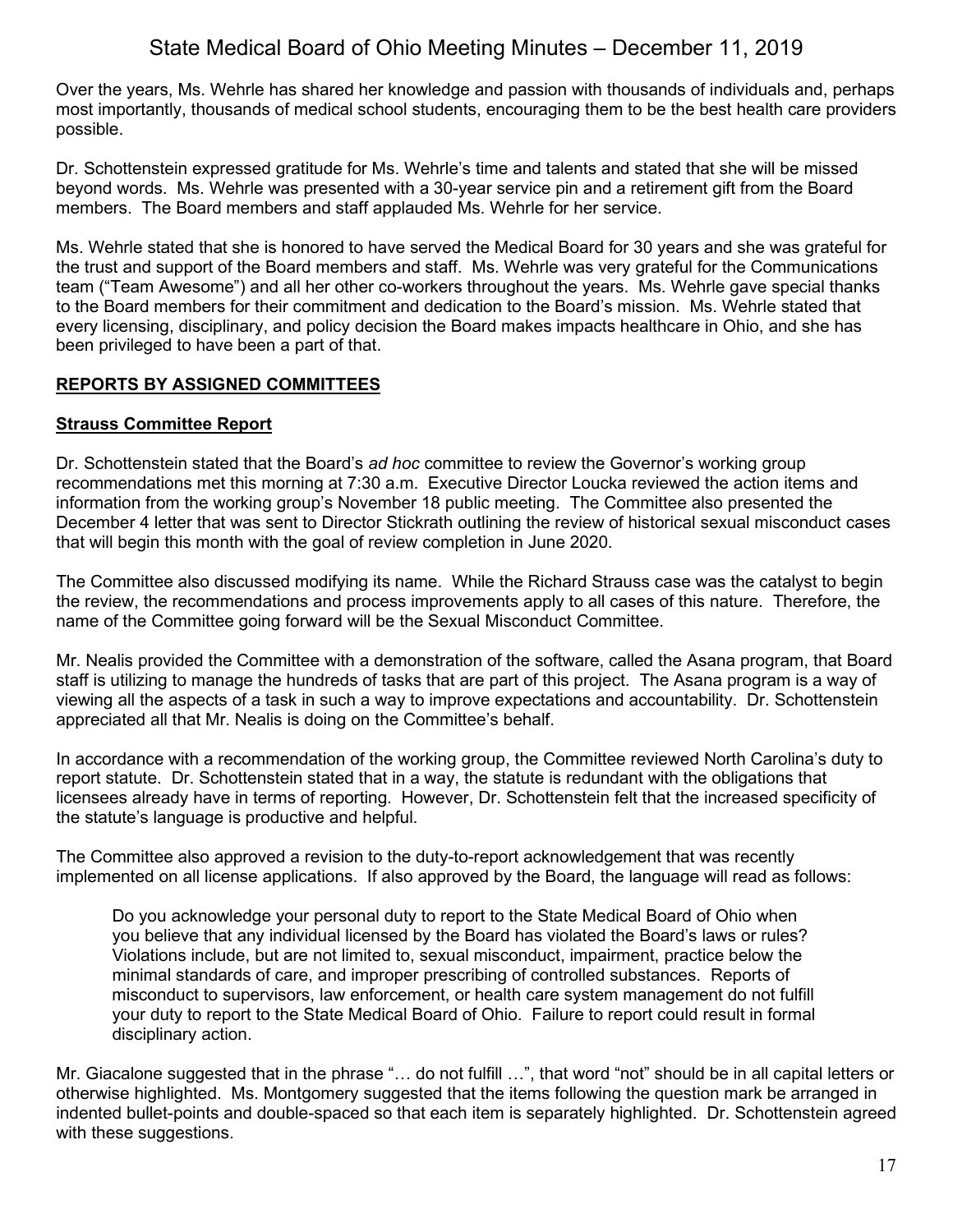Motion to approve the revised language, including the suggestions made by Mr. Giacalone and Ms. Montgomery:

| Motion            | Dr. Feibel  |
|-------------------|-------------|
| 2 <sup>nd</sup>   | Dr. Bechtel |
| Dr. Rothermel     |             |
| Dr. Saferin       | Y           |
| Mr. Giacalone     | Y           |
| Dr. Edgin         |             |
| Dr. Soin          |             |
| Dr. Schottenstein | ٧           |
| Mr. Gonidakis     |             |
| Dr. Kakarala      | Y           |
| Dr. Johnson       |             |
| Ms. Montgomery    |             |
| Dr. Feibel        |             |
| Dr. Bechtel       |             |

The motion carried.

## **Licensure Committee Report**

#### CME Rules

Dr. Saferin stated the topic of continuing medical education (CME) rules was pulled from today's agenda because information on that topic is still being received and reviewed by the staff. The topic will be reviewed at the Committee's January 2020 meeting.

Licensure Application Reviews

#### Elizabeth Wagler

Dr. Saferin stated that Ms. Wagler has applied to restore her Ohio massage therapy license. Ms. Wagler has not practiced massage therapy within the last two years. The Committee has recommended approval of Ms. Wagler's application.

Motion to approve Ms. Wagler's application for restoration of her Ohio license, contingent on her passing of the Massage and Bodywork Licensing Examination (MBLEx) within six months from the date of mailing of the Notice of Opportunity for a Hearing:

| Motion            | Dr. Soin  |
|-------------------|-----------|
| 2 <sup>nd</sup>   | Dr. Edgin |
| Dr. Rothermel     |           |
| Dr. Saferin       | Y         |
| Mr. Giacalone     |           |
| Dr. Edgin         |           |
| Dr. Soin          |           |
| Dr. Schottenstein |           |
| Mr. Gonidakis     |           |
| Dr. Kakarala      |           |
| Dr. Johnson       | Y         |
| Ms. Montgomery    |           |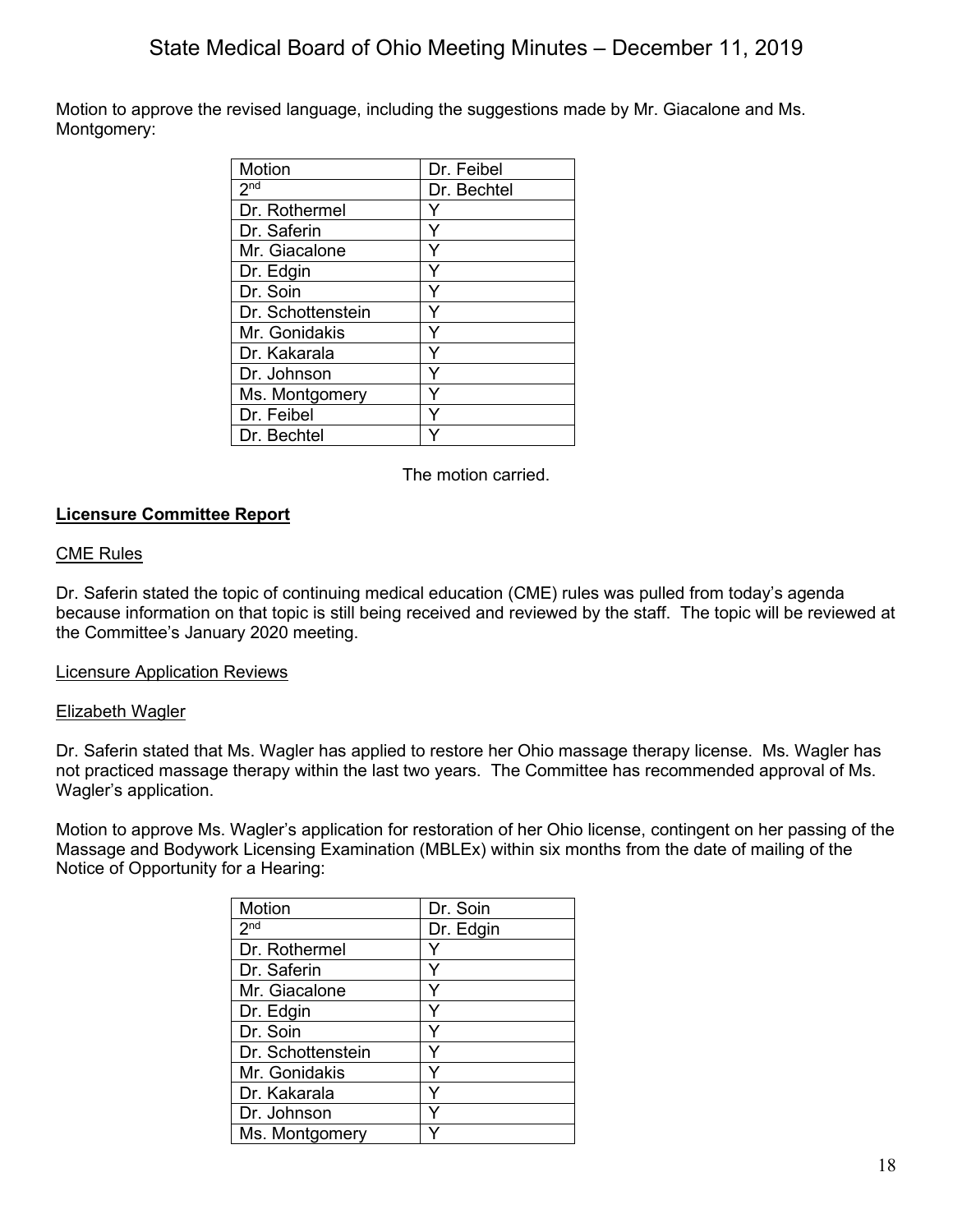| Dr Feibel  |  |
|------------|--|
| Dr Bechtel |  |

The motion carried.

## Syed Amir Shah, M.D.

Dr. Saferin stated that Dr. Shah has applied for a medical license in Ohio. Dr. Shah's completion of his United States Medical Licensing Examination (USMLE) sequence placed him five months and one week outside the 10-year rule. The Committee has recommended approving Dr. Shah's application.

Motion to approve the good cause exception to the 10-year rule as outlined in OAC 4731-6-05 (C)(2) and accept the examination sequence so that Dr. Shah can be granted a license:

| Motion            | Dr. Edgin   |
|-------------------|-------------|
| 2 <sup>nd</sup>   | Dr. Johnson |
| Dr. Rothermel     |             |
| Dr. Saferin       | Y           |
| Mr. Giacalone     | Y           |
| Dr. Edgin         | Y           |
| Dr. Soin          | Υ           |
| Dr. Schottenstein |             |
| Mr. Gonidakis     |             |
| Dr. Kakarala      |             |
| Dr. Johnson       |             |
| Ms. Montgomery    |             |
| Dr. Feibel        |             |
| Dr. Bechtel       |             |

The motion carried.

## **Policy Committee Report**

Dr. Soin stated that the Policy Committee approved the draft minutes from its November 2019 meeting. Ms. Anderson provided the Committee with a rule review update; no action is needed at this time. Mr. LaCross provided an update on all pending legislation, particularly Senate Bill 7 and House Bills 263, 224, and 388, with further follow-up next month.

The Committee also discussed a statement regarding prescribing to patients following a sudden office closure. The Committee will discuss the statement further in the next month or two, perhaps amending the language to make it more clear.

## **Finance Committee Report**

## Fiscal Report

Dr. Schottenstein stated that the Board's revenue for October 2019 was \$795,031. Net fiscal revenue was \$105,893 and the Board's cash balance was \$5,073,542. Dr. Schottenstein commented that these are good numbers, especially considering that there was no license renewal deadline in November.

Dr. Schottenstein continued that expenditures for October 2019 are down 6.9% compared to one year ago. Dr. Schottenstein noted that, although it is not reflected in these number, the Board's spending is beginning to approach the level that it should be. In addition, the Board recently paid some large bills, including rent. Dr.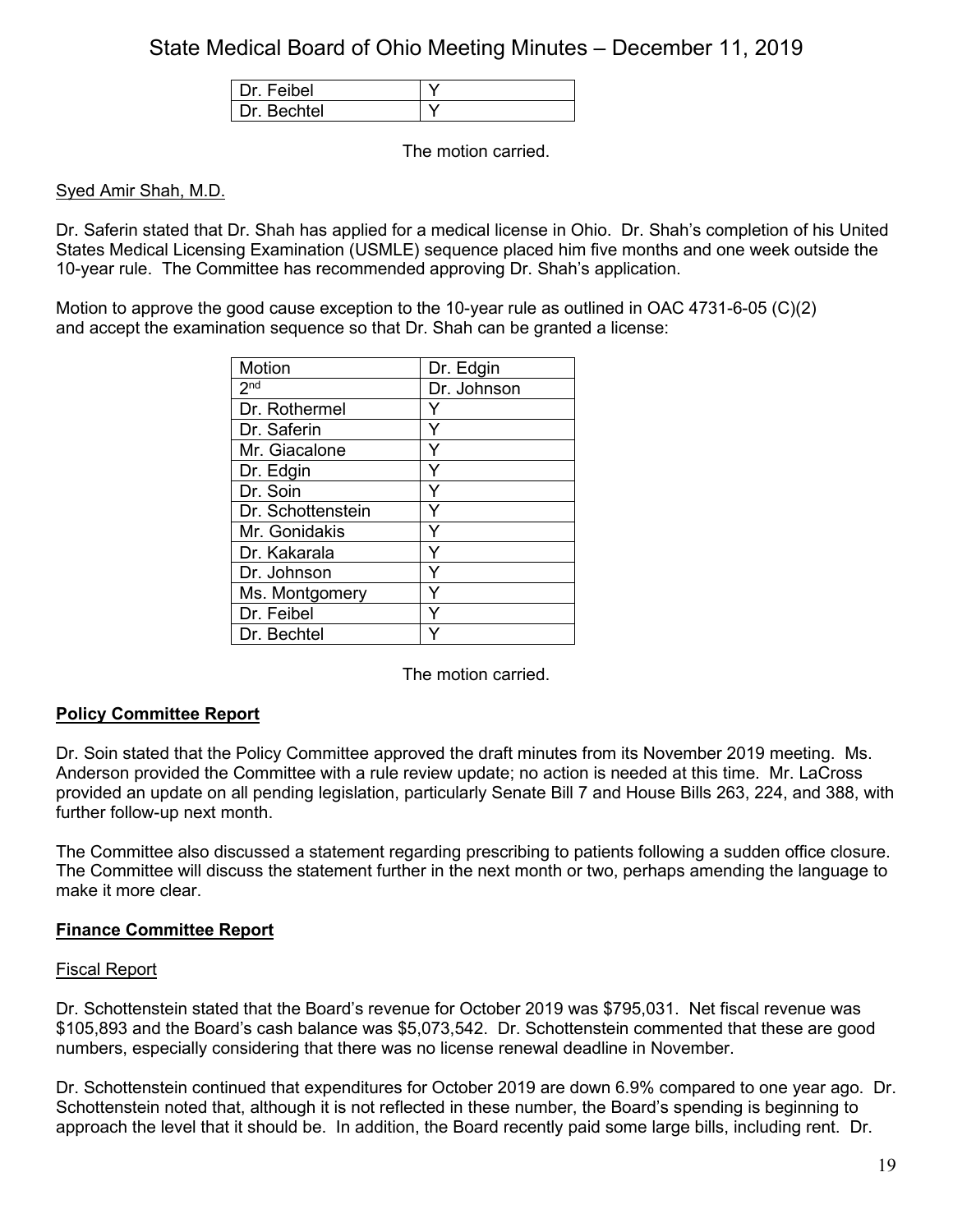Schottenstein stated that along with new hires, spending will increase going forward. Dr. Schottenstein commented that the Board is one-third of the way through the fiscal year and it has 69% of its budget allotment left.

In the past month, the Board has received \$57 in collections, \$7,500 in continuing medical education (CME) fines, and \$5,000 in a consent agreement.

## **Communications**

Dr. Schottenstein stated that the Board's Fall magazine has been published. Articles for the Winter edition are being reviewed.

The Board's anonymous reporting hotline has been launched and notifications have already been received from it.

Dr. Schottenstein stated that going forward, Jerica Stewart will be making presentations on the Board's behalf.

Dr. Schottenstein continued that as the board implements the recommendations from the Governor's Strauss Working Group, the Board may encounter additional expenditures for expert reviewers for the historical case review, as well as for the assistance of outside counsel. Board staff believes that the historical case review may use more reviewers than initially estimated. Board staff also believes that the Board could benefit from using outside counsel to assist in some of the working group recommendations. Staff will continue to monitor encumbrances for both the expert reviewers and outside counsel and keep the Board informed accordingly.

Board staff has been informed by the Attorney General's office that outside counsel for the opioid litigation may be necessary. Staff will keep the board informed of this potential need. The Finance Committee voted to recommend approval of up to \$12,000 to contract with an attorney reviewer for the opioid litigation subpoena. Dan Malkoff is an outside attorney who has been agreeable to doing this review for the Board for a good rate.

Motion to approve up to \$12,000 to contract with Mr. Malkoff as special counsel expert reviewer for the opioid litigation subpoena:

| Motion            | Dr. Saferin |
|-------------------|-------------|
| 2 <sup>nd</sup>   | Dr. Bechtel |
| Dr. Rothermel     |             |
| Dr. Saferin       | Y           |
| Mr. Giacalone     | Y           |
| Dr. Edgin         |             |
| Dr. Soin          | Y           |
| Dr. Schottenstein | Ý           |
| Mr. Gonidakis     | Y           |
| Dr. Kakarala      | Y           |
| Dr. Johnson       | Y           |
| Ms. Montgomery    |             |
| Dr. Feibel        |             |
| Dr. Bechtel       |             |

The motion carried.

## **Compliance Committee Report**

Dr. Schottenstein stated that the last Compliance Committee meeting was held on November 13, 2019. There were no initial appearances. Compliance Committee approved the Compliance Staff's Reports of conferences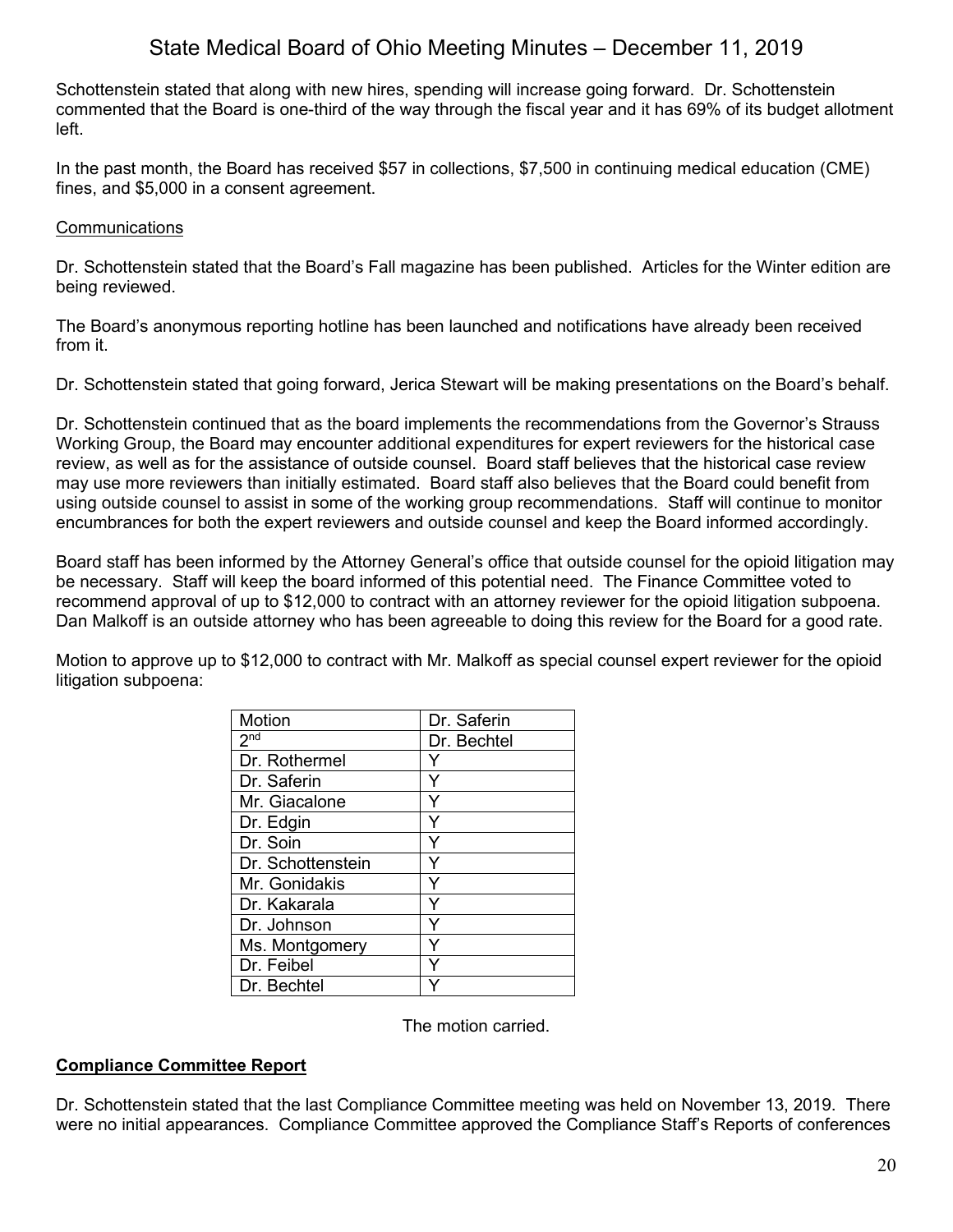held October 15 and 17, 2019, followed by the approval of the draft minutes from the October Compliance Committee.

## **PROBATIONARY REQUESTS**

Motion to approve the Secretary and Supervising Member's recommendations for the following probationary requests:

- a) Bryan D. Borland, D.O.: Request for approval of Larry I. Cowan, D.O. to serve as the monitoring physician; and determination of the frequency and number of charts to be reviewed at ten charts per month.
- b) Larry L. Doss, M.D.: Request for approval of the previously completed course *Intensive Course in Medical Ethics, Boundaries and Professionalism*, offered by Case Western Reserve University, to fulfill the personal/professional ethics course and physician/patient boundary course requirements.
- c) Philicia S. Duncan, M.D.: Request for discontinuance of the chart review requirement.
- d) Kenneth Hanover, M.D.: Request for approval of Kamel S. Abraham, M.D. to serve as the monitoring physician.
- e) Michael J. Howkins, D.O.: Request for reduction in appearances to every six months.
- f) James C. Johnson, D.O.: Request for approval of Carlos K. Menendez, M.D. to serve as a monitoring physician.
- g) Randy M. Smith, D.O.: Request for approval of Molly J. Hall, M.D. to conduct a return to work assessment for reinstatement.
- h) James I. Tak, M.D.: Request for reduction in psychiatric sessions to once every three months; reduction in monthly drug screens to a minimum of twice per month; and reduction in weekly recovery meeting attendance to two per week with a minimum of ten per month.
- i) Robert L. Thomas, III, M.D.: Request for release from the terms of the December 13, 2017 Consent Agreement.
- j) Mark Aaron Weiner, D.O.: Request for approval of William H. Kose, M.D. to serve as the monitoring physician; and approval of the practice plan modification.
- k) Ifeoma N. Kamalu, M.D.: Request for approval of the course *PBI Medical Ethics and Professionalism: An Ethics Protection, Violation Prevention Course*, offered by Professional Boundaries, Inc. (PBI) and the University of California, Irvine School of Medicine, to complete the personal/professional ethics course requirement; and approval of the course *PBI Prescribing Course: Opioids, Pain Management and Addiction*, offered by PBI and the University of California, Irvine School of Medicine, to complete the controlled substance prescribing course requirement.

| Motion            | Dr. Johnson  |
|-------------------|--------------|
| 2 <sub>nd</sub>   | Dr. Kakarala |
| Dr. Rothermel     | Abstain      |
| Dr. Saferin       | Abstain      |
| Mr. Giacalone     |              |
| Dr. Edgin         |              |
| Dr. Soin          |              |
| Dr. Schottenstein |              |
| Mr. Gonidakis     |              |
| Dr. Kakarala      |              |
| Dr. Johnson       |              |
| Ms. Montgomery    |              |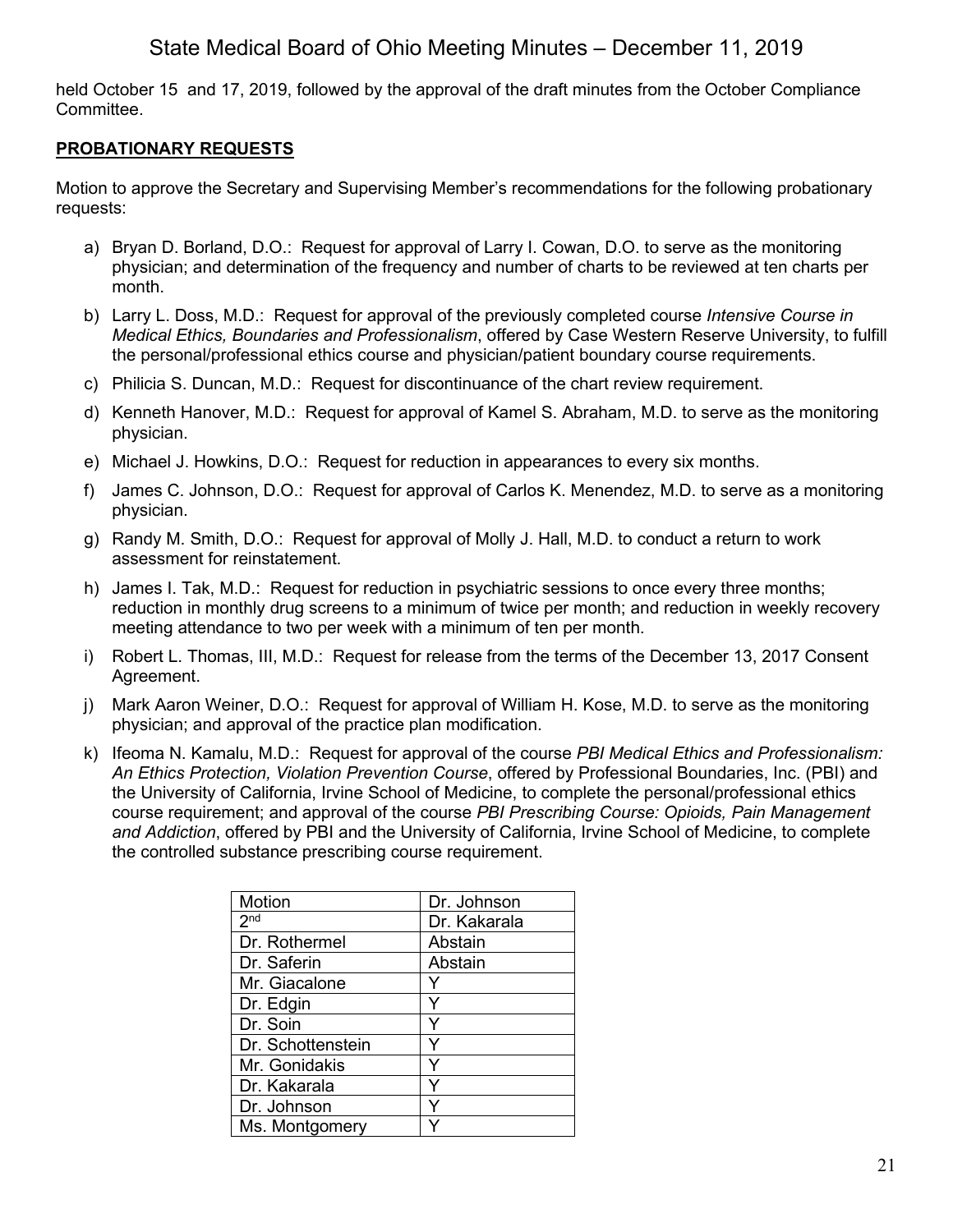| Dr Feibel |         |
|-----------|---------|
| ר Bechtel | ∖bstain |

The motion carried.

## **TREATMENT PROVIDER APPLICATIONS**

Motion to approve the Application for Certificate of Good Standing as a One-Bite treatment provider for impaired practitioners and a Continuing Care provider for impaired practitioners for Advanced Recovery Systems:

| Motion | . Saferin<br>Dr |
|--------|-----------------|
| ∣ ond  | Dr. Johnson     |

In response to a question from Dr. Rothermel, Ms. Murray stated that while the Board has always had informal communication with outside associations regarding treatment providers, staff members will meet next week to possibly develop a more formal structure for the associations to provide input. Dr. Rothermel stated that outside associations such as the Ohio Physicians Health Program (OPHP) have been very helpful in the treatment provider approval process. Dr. Schottenstein agreed, noting that the ultimate responsibility for approval of providers lies with the Board. Ms. Montgomery was supportive of the effort to have outside associations more involved in the process.

Vote on Dr. Saferin's motion:

| Dr. Rothermel     |   |
|-------------------|---|
| Dr. Saferin       | Y |
| Mr. Giacalone     | Y |
| Dr. Edgin         | Y |
| Dr. Soin          |   |
| Dr. Schottenstein |   |
| Mr. Gonidakis     | Y |
| Dr. Kakarala      | Y |
| Dr. Johnson       |   |
| Ms. Montgomery    | Y |
| Dr. Feibel        | v |
| Dr. Bechtel       |   |

The motion carried.

The Board meeting recessed at 11:28 am. The meeting resumed at 1:08 pm in Room #336.

# **TRAUMA-INFORMED CARE TRAINING**

Dr. Schottenstein welcomed Nancy Oglesby and Michael Milnor, co-founders of Justice3D, to the meeting. Ms. Oglesby has been a career prosecutor in Virginia for over 20 years and is currently Virginia's Domestic and Sexual Violence Resource Prosecutor. Mr. Milnor has been involved in law enforcement for over 36 years and recently retired as Chief of Police for Alta Vista, Virginia. Ms. Oglesby and Mr. Milnor formed Justice3D to provide consulting and training to law enforcement, prosecutors, and allied professionals in trauma-informed care.

Ms. Oglesby and Mr. Milnor provided the Board members with training regarding appropriate interactions with victims of sexual assault and the effects on memory and perception that result from trauma.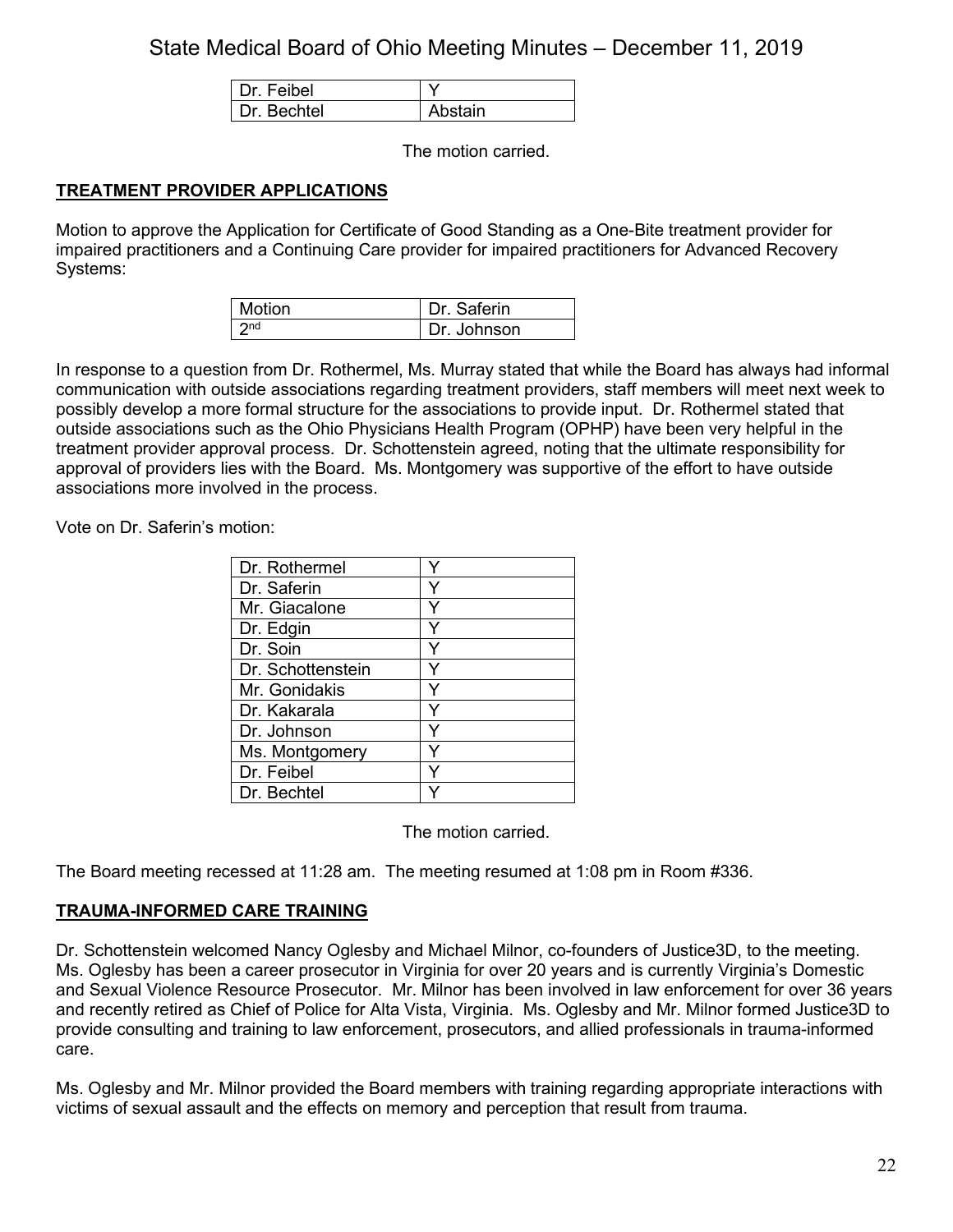Dr. Schottenstein and the other Board members thanked Ms. Oglesby and Mr. Milnor for their informative training.

# **ADJOURN**

Motion to adjourn:

| Motion            | Mr. Gonidakis |
|-------------------|---------------|
| 2 <sup>nd</sup>   | Dr. Kakarala  |
| Dr. Rothermel     |               |
| Dr. Saferin       | Y             |
| Mr. Giacalone     | Y             |
| Dr. Edgin         |               |
| Dr. Soin          | ⋎             |
| Dr. Schottenstein |               |
| Mr. Gonidakis     |               |
| Dr. Kakarala      | Υ             |
| Dr. Johnson       |               |
| Ms. Montgomery    |               |
| Dr. Feibel        |               |
| Dr. Bechtel       |               |

The motion carried.

The meeting adjourned at 2:52 pm.

We hereby attest that these are the true and accurate approved minutes of the State Medical Board of Ohio meeting on December 11, 2019, as approved on January 8, 2020.

 $\mathscr{L} \rightarrow \mathscr{L} \rightarrow \mathscr{L} \rightarrow \mathscr{L} \rightarrow \mathscr{L} \rightarrow \mathscr{L} \rightarrow \mathscr{L} \rightarrow \mathscr{L} \rightarrow \mathscr{L} \rightarrow \mathscr{L} \rightarrow \mathscr{L} \rightarrow \mathscr{L} \rightarrow \mathscr{L} \rightarrow \mathscr{L} \rightarrow \mathscr{L} \rightarrow \mathscr{L} \rightarrow \mathscr{L} \rightarrow \mathscr{L} \rightarrow \mathscr{L} \rightarrow \mathscr{L} \rightarrow \mathscr{L} \rightarrow \mathscr{L} \rightarrow \mathscr{L} \rightarrow \mathscr{L} \rightarrow \mathscr{L} \rightarrow \mathscr{L} \rightarrow \mathscr{L} \rightarrow \mathscr{$ 

Michael Schottenstein, M.D., President

Kokhumel MB

Kim G. Rothermel, M.D., Secretary

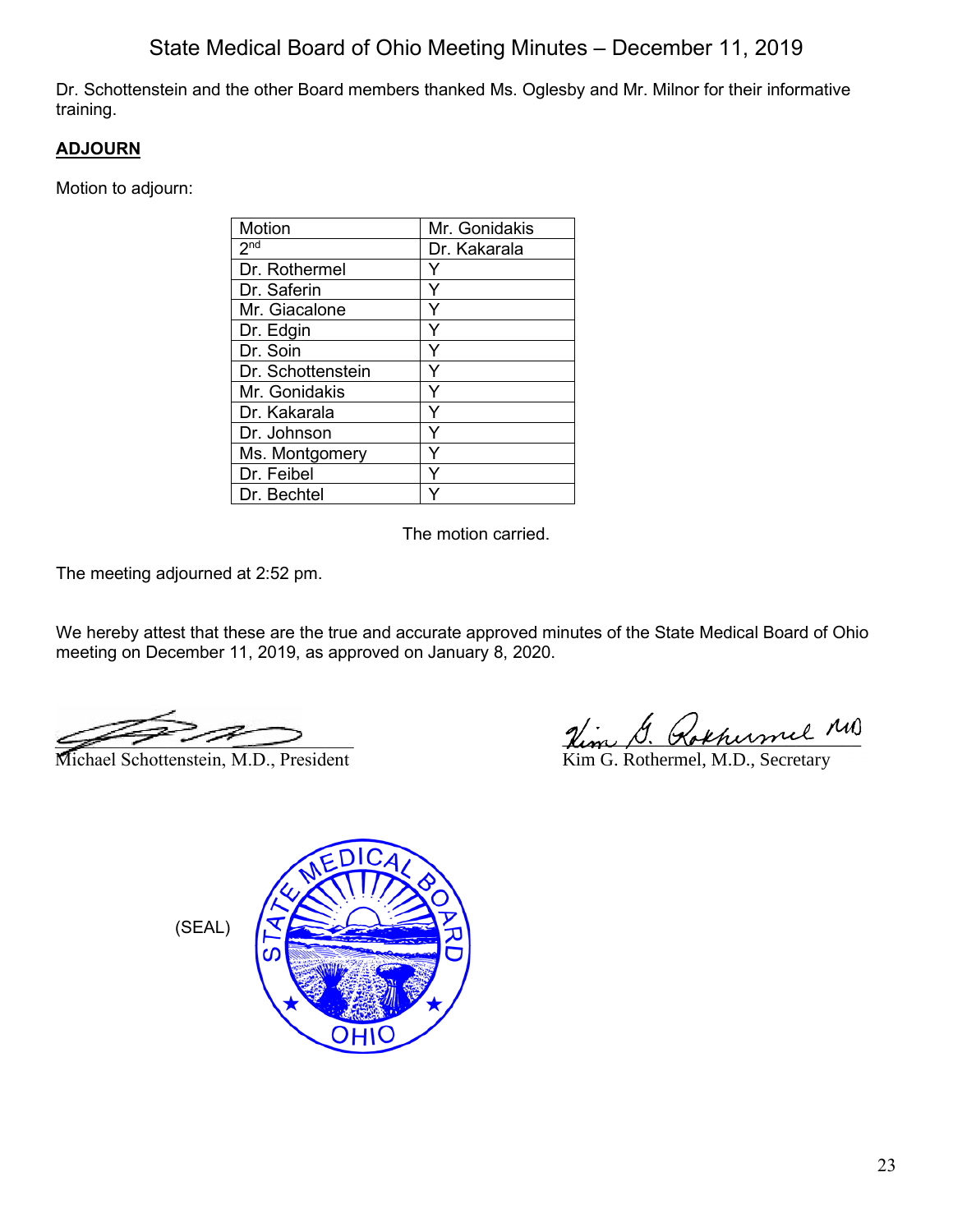

## **SEXUAL MISCONDUCT COMMITTEE MEETING December 11, 2019** - **Room 336**

| <b>Committee Members Present:</b> | <b>Staff Present:</b>                               |
|-----------------------------------|-----------------------------------------------------|
| Michael Schottenstein, MD, Chair  | Kimberly Anderson, Interim Director                 |
| Mark Bechtel, MD                  | <b>Stuart Nealis, Project Manager</b>               |
| Robert P. Giacalone, JD           | <b>Tessie Pollock, Chief Communications Officer</b> |
| Jonathan Feibel, MD (temporary    | Alexandra Murray, Standards Review                  |
| appointment)                      |                                                     |
| Michael Gonidakis, JD             |                                                     |
| Betty Montgomery, JD              |                                                     |
|                                   |                                                     |

Dr. Schottenstein called the meeting to order at 7:33 a.m.

## **MINUTES REVIEW**

**Dr. Bechtel moved to approve the draft minutes of November 13, 2019. Mr. Giacalone seconded the motion. All members voted aye. The motion carried.**

#### **WORKING GROUP RECOMMENDATIONS PROGRESS REPORT**

Ms. Loucka provided an update to the committee. Ms. Loucka, Dr. Schottenstein, Ms. Anderson, Mr. Gonidakis and Ms. Pollock presented a status update to the governor's working group on November 18. They provided accomplishments from the working group recommendations including the transparency website, the plan for the lookback through previous sexual misconduct cases that had been closed and other items in the project plan. The Medical Board received favorable feedback and heard from various members of the working group. The working group is made up of state agencies, local officials and the governor's legal counsel. The victim advocate from the Attorney General's office provided a lot of constructive feedback regarding the plan to structure the victim advocate work. Since the presentation, the Medical Board has met with the Attorney General's victim advocate to further discuss the integration of victim advocates in the board's processes. During the meeting, the board was encouraged to develop local law enforcement contacts and received tips from the University of Toledo Chief of Police, Delaware county sheriff, and Franklin County prosecutor.

Mr. Nealis shared that he took the information from the working group's recommendation spreadsheet and incorporated it into a more interactive tool named, Asana. It gives the ability to track progress in a more meaningful and coherent way including tasks, who they are assigned to, due dates and status. He imported the spreadsheet into Asana so that all of the sections and working group structures were preserved.

The task list displays the progress, due dates, assignment and section of the working group recommendations. It has the ability to create sub-tasks. The tool also allows users to have conversations within the platform. It uses a timeline view to see the status of tasks, risks of delay and the number of completed tasks.

Dr. Feibel asked how the due dates are being determined.

Mr. Nealis replied it is a mixture. Some dates were previously set from before Asana. They will appear as past due. Mr. Nealis and Ms. Loucka reviewed each task and determined an appropriate due date.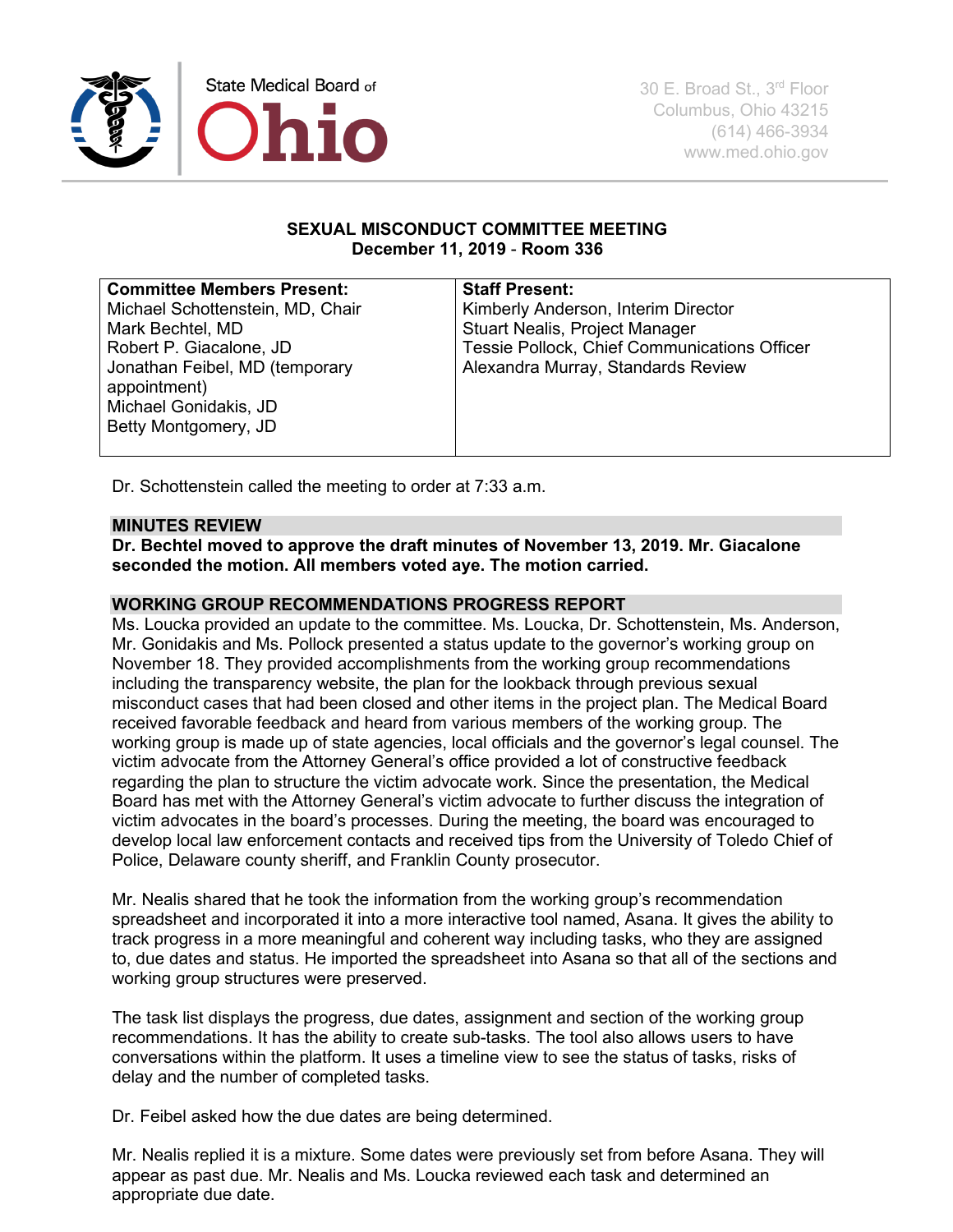Dr. Schottenstein stated in the action plan, the items shaded in light blue indicated completed tasks. Roughly 25 tasks have been completed.

Dr. Schottenstein asked if board members will have access to the software.

Mr. Nealis confirmed board members will have limited access without the ability to edit. Only Medical Board staff will be able to make changes.

Ms. Loucka stated the Medical Board tried to make adjustments around board meeting dates.

Dr. Schottenstein stated the completed historical case review deadline has been pushed back to June 2020. The digitizing process is on track for February 20.

Ms. Loucka stated the board has begun sending a monthly letter to the working group to keep them updated on the status. In the last letter, the board informed the working group the historical review is underway; the first reviewers are under contract and the cases have gone out.

The board continues to integrate the role of victim advocate in the day to day work. The board will have to make a decision in the future about if it would like to hire victim advocate staff or continue to contract. Two investigators have been identified with victim advocacy backgrounds. There may be a way to modify their workflow and integrate those skillsets. The enforcement attorneys and investigators have collaborated to identify how the victim advocates will be working in the future.

The board has been in contact with FSMB to discuss an audit where they will review the board's processes, policies and procedures to compare it to how other boards operate and identify best practices. FSMB shared reports from two other states. They think they can complete the work within a couple of days. At that point, the board will engage with the Office of Budget and Management, a meeting is set for January. The board does not know if a representative from North Carolina will be on the team at this time but FSMB does know the board's interest.

The investigators and enforcement attorneys have completed the 5-day FETI training recommended by the working group.

The board has been modifying the investigator manual to reflect recommendations from the working group. The Chief of Investigations, James Roach, has been working with investigator supervisors to solicit feedback. It is being reviewed by Ms. Loucka before it goes to staff for input then to the board for approval. The document will address general investigator protocol, not just sexual misconduct cases. Ms. Loucka shared she thinks the investigators will be pleased with the draft. The collaborative effort of including their voice has been beneficial.

Mr. Gonidakis asked if the board has added 1099 contractors since the previous meeting.

Ms. Loucka replied that since the meeting OPAA sent out a letter on the board's behalf to local prosecutors. Now the board has received 12 resumes. There are currently 3 reviewers fully under contract.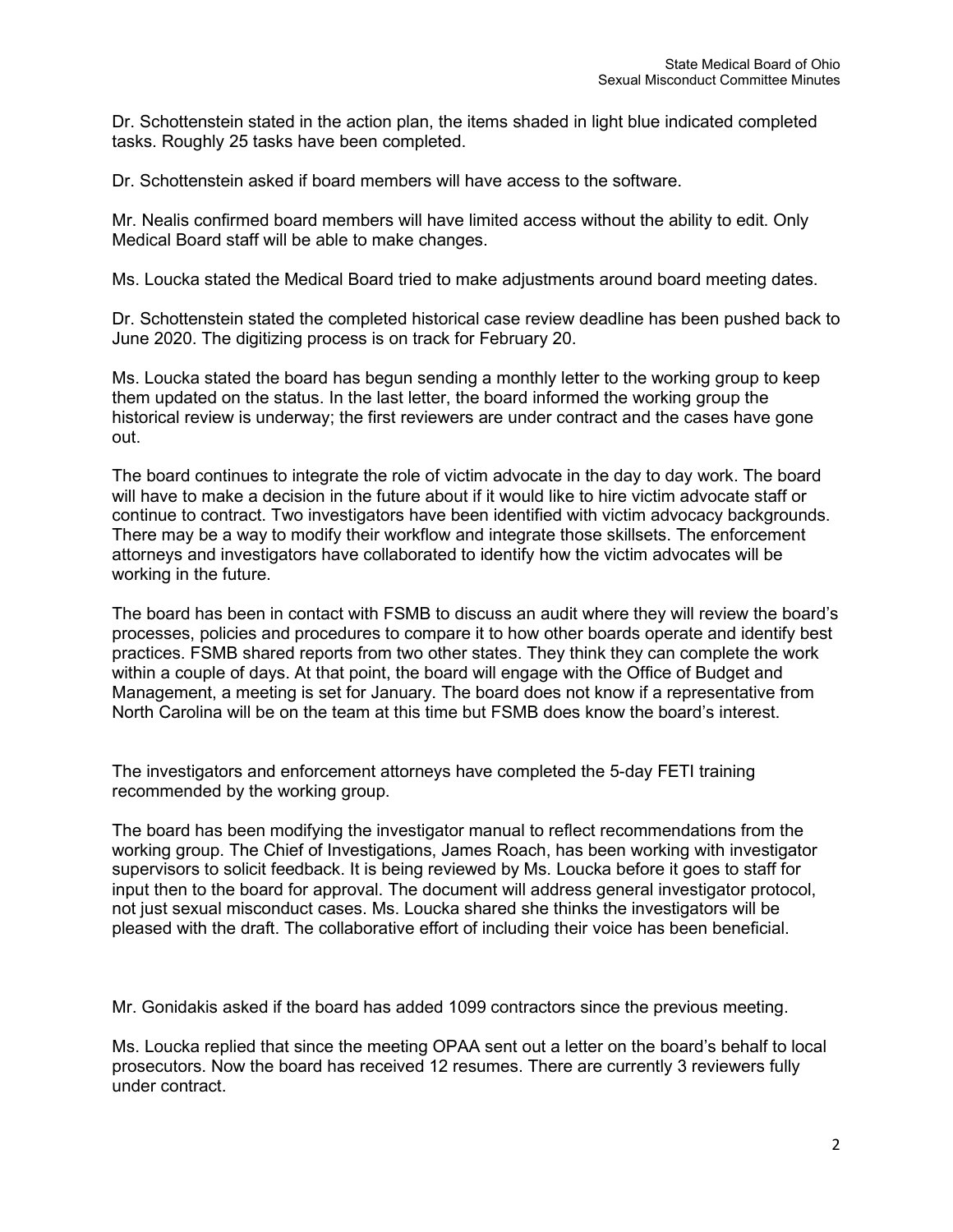Mr. Gonidakis asked if the names from the Board of Pharmacy had been contacted. Ms. Murray replied that all contacts were sent emails. Some had questions, some declined, and some are in the process of providing additional information.

Mr. Gonidakis asked how long the onboarding will take and if there was a way to expedite the process.

Ms. Loucka replied now the board has begun, she expects to avoid delays due to bureaucratic processes.

Ms. Loucka confirmed with Dr. Schottenstein that 20 reviewers would be ideal.

Dr. Schottenstein shared the board currently has contracted with 3 victim advocates in Cleveland and 2 in Columbus. It is also looking for a couple in Cincinnati and in Toledo. He asked if there has been progress in that area.

Ms. Murray stated after the meeting with the victim advocate from the AG's office reached out to contacts resulting in the board receiving additional resumes.

Mr. Gonidakis asked what steps the board has taken to follow the county prosecutor and OPAA's recommendation to speak with regional enforcement groups.

Ms. Loucka replied Jonathan has made contact with groups to schedule meetings when the board is ready. Ms. Loucka has requested delaying contact with law enforcement agencies until the investigator manual has been developed. The board will need to develop unified messaging in the next few weeks, likely the first week of January. The approach will entail meeting with individual groups first then if necessary, a more collective group meeting.

Ms. Montgomery shared there are two trainings in May, one for law enforcement officers and one for social workers that will be good opportunities to connect with individuals.

Dr. Schottenstein stated the board wants to work out with law enforcement the threshold for reporting sexual misconduct. He asked how the board is moving forward in that area.

Ms. Loucka stated the newly created internal sexual misconduct close case review meeting has encountered that question for internal processes, as well. It needs to be discussed and decisions reached.

Dr. Feibel stated the board should err on the side of over-reporting.

Ms. Loucka agreed and shared the board has discovered reporting to law enforcement often depends on the locality.

Mr. Gonidakis asked Ms. Loucka if she sees any roadblocks in her time as Executive Director and offered the assistance of board members to overcome.

Dr. Schottenstein stated FSMB sent 2 documented audits (2003- Nevada and 2017 - Mississippi). The Mississippi audit was more thorough and more closely resembled the Medical Board's review needs but will include a special emphasis on the board's approach to sexual misconduct and the Secretary and Supervisor Member. Dr. Schottenstein, Ms. Montgomery, and Ms. Loucka will meet with Director Murnieks from OBM on Jan. 16. Director Murnieks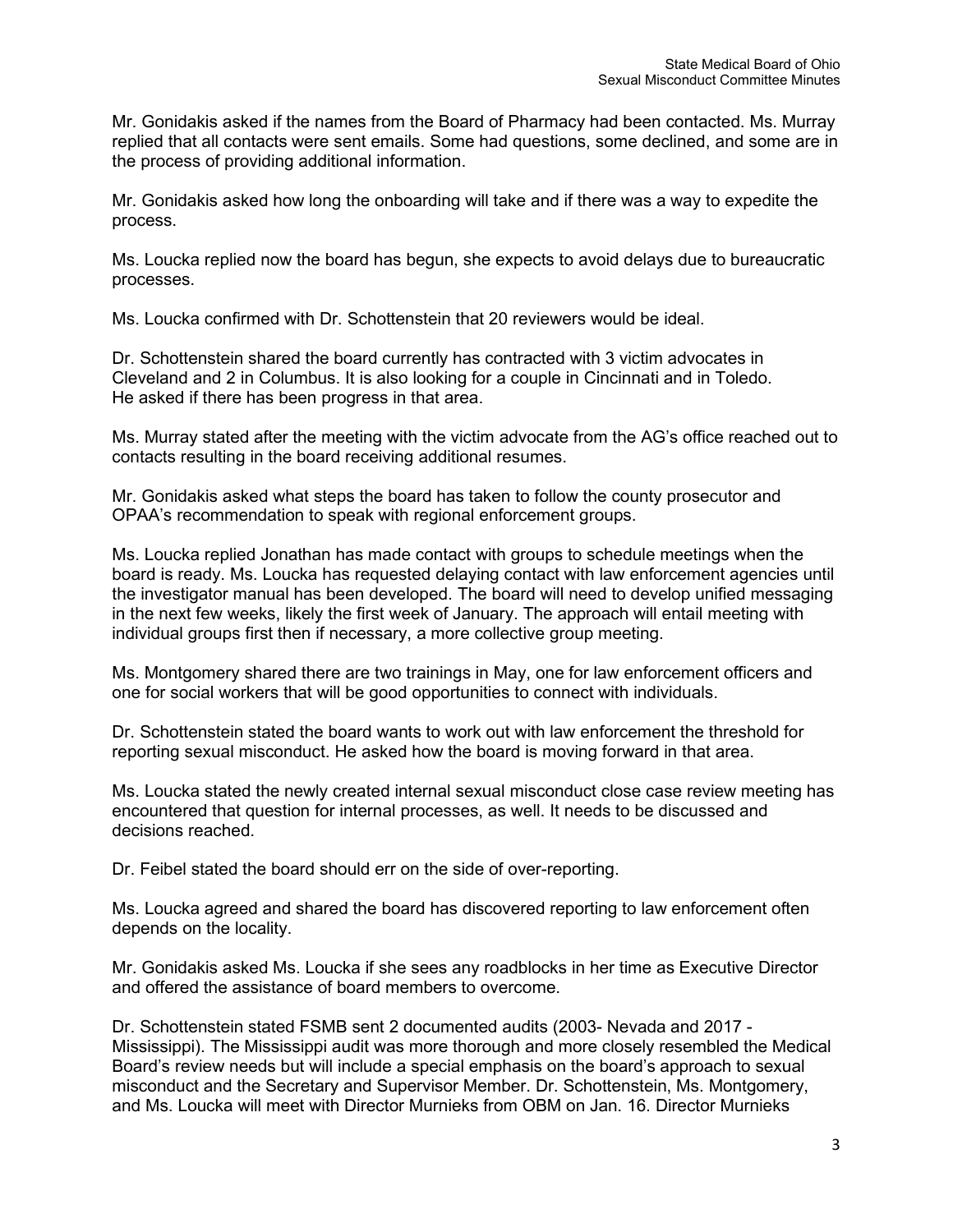anticipates getting started roughly in summer 2020. The board is also looking at categories for closed cases that includes rationale for why these cases are closed.

Ms. Anderson shared there are other action items for possible legislative changes through policy committee. There is a 30-day requirement for licensees in North Carolina to report instances of sexual misconduct that state things that are patient-initiated or patient-consented do not act as an affirmative defense. There are no action items currently but looking for feedback.

Ms. Montgomery asked if the duty to report includes all licensees.

Ms. Anderson confirmed.

Dr. Feibel asked if Ohio statute has immunity for those reporting in good faith.

Ms. Anderson confirmed.

Dr. Schottenstein stated there is a lot of redundancy in North Carolina's statute in comparison to Ohio's current law. He also pointed out the specificity in North Carolina's statute.

Ms. Anderson introduced the possible outcomes memo for the lookback project. The memo divides it into three categories.

Case Review:

**1) There was a public formal action taken;** there is probably not much more for the board to do. Review if there was failure to report or if law enforcement should be involved.

**2) The case review was thorough, but the allegation was not substantiated**. The board defined it as doing all of the necessary work such as talking to victim, licensee, witnesses, moving it along in a timely manner.

**3) The case is missing some elements;** missing pieces of the investigation but the evidence is too stale to be viable.

**4) The case is missing elements and follow-up is needed;** more timely - the licensee is still practicing, and the missing elements need to be identified as part of the report.

Ms. Montgomery advised to define the word *elements.* 

#### Failure to report:

**1) Open a failure to report;** Those individuals need to be identified for either a current licensee or former licensee

**2) Possible failure to report but the evidence is too stale to report;** old cases

**3) No failure to report found**

Ms. Montgomery asked if the Medical Board has consulted with OSMA.

Dr. Bechtel added that the board needs buy-in from health care systems and hospitals.

Mr. Gonidakis stated the board has precedent for this type of situation. Approximately four years ago the board met with the entire board of Ohio Health to discuss One-bite and hear their feedback.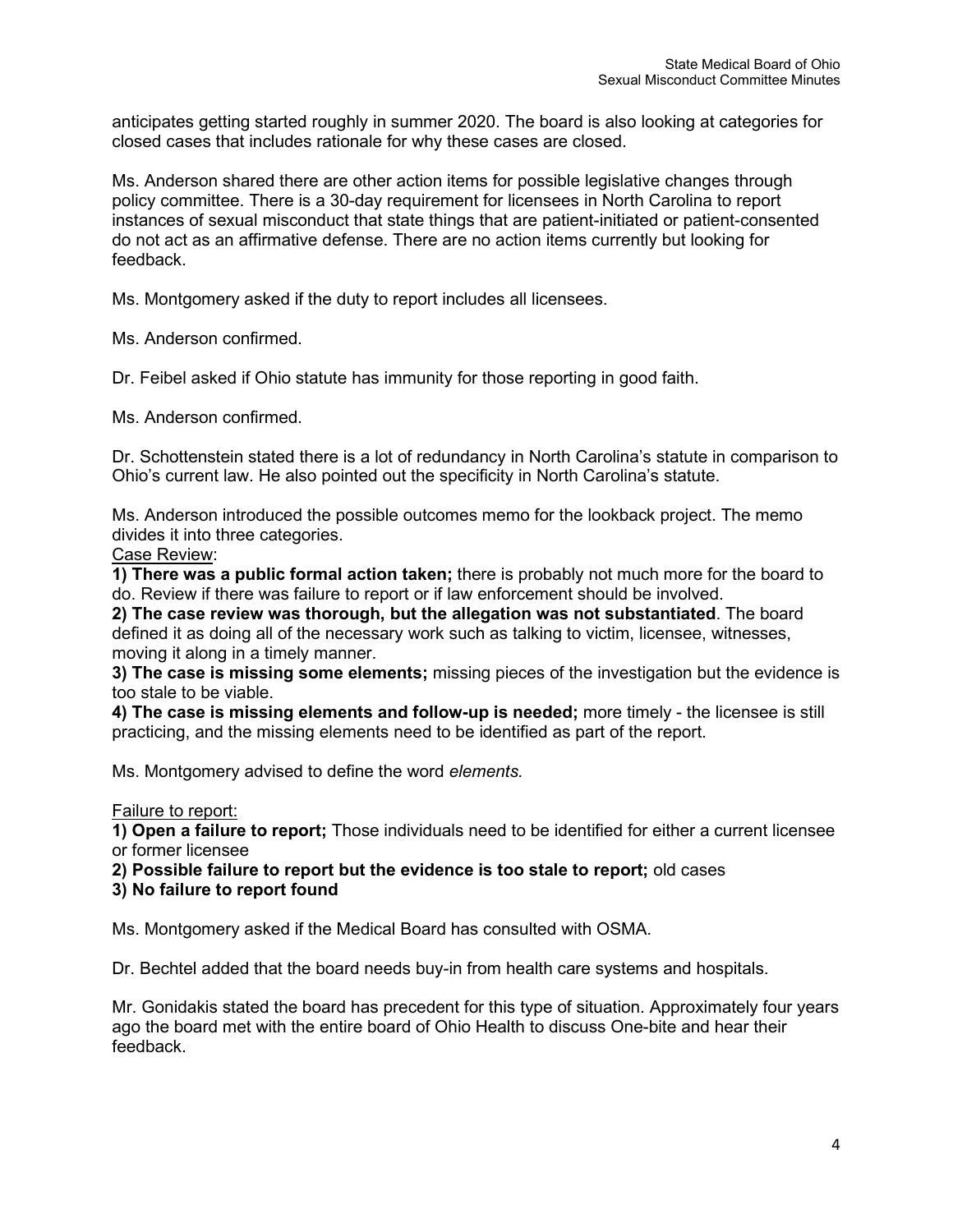Mr. Giacalone expressed his concern that seeking additional feedback could slow the progress of the governor's working group recommendations. He suggested providing an update letter to the association and welcoming comments.

Dr. Schottenstein stated, the board is asking the committee to consider and approve revised language for the duty to report attestation on the licensure application. Last month the committee approved language that included the individual code references. Feedback from licensees indicates that including a description of what was contained in those code sections would be more beneficial. The new language would read as follows: Do you acknowledge your duty to report to the State Medical Board of Ohio when you believe that any individual licensed by the board has violated the board's laws or rules? Violations include, but are not limited to, sexual misconduct, practice below the minimal standards of care, and improper prescribing of controlled substances.

Ms. Montgomery asked to insert the word "individual" or "personal" before "duty to report…".

Dr. Feibel recommended making the obligation to report to the Medical Board and not another entity explicitly clear and to also focus on educating licensees.

Dr. Schottenstein asked the committee to make the modifications and then present them to the board in the afternoon meeting.

#### **Dr. Bechtel moved to approve the attestation with the requested revisions. Mr. Giacalone seconded the motion. All in favor. The motion carried.**

Dr. Feibel expressed concern in labeling a case "stale" because it could lead the board to close cases that should not be closed. He suggested making a fifth case review category of stale case because the licensee is deceased. Another case review category could be that the statute of limitations has run out or that the victim is deceased.

Mr. Giacalone asked if a third-party, retired law enforcement officer could review difficult cases.

Ms. Anderson replied the case reviewers are primarily active or retired prosecutors or investigators. If there is a reviewer with the law enforcement background, the board could add the additional reviewer.

Ms. Anderson shared as part of the review of old cases the board has identified a need for additional legal help. She has reached out to the AG's office to assist with upcoming depositions and received approval.

Dr. Schottenstein asked the committee for support in renaming the committee to the Sexual Misconduct Committee.

#### **ADJOURN**

**Dr. Bechtel moved to adjourn meeting. Mr. Giacalone seconded the motion. All members in favor. The motion carried.**

The meeting adjourned at 8:22 a.m.

Michael Schottenstein, MD Chair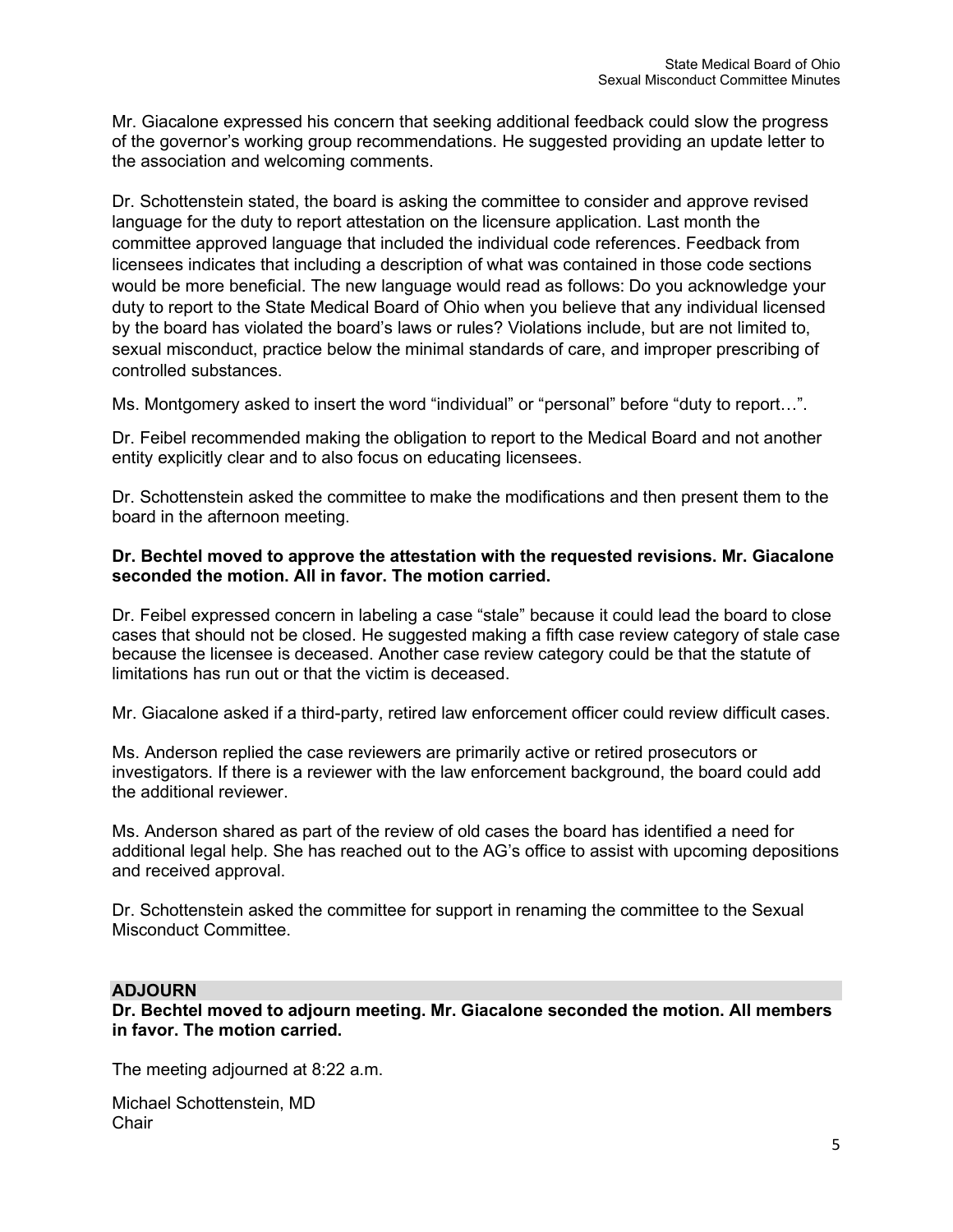

#### **LICENSURE COMMITTEE MEETING December 11, 2019** - **Room 345**

| <b>Committee Members Present:</b> | <b>Staff Present:</b>                                   |
|-----------------------------------|---------------------------------------------------------|
| Bruce R. Saferin, D.P.M, Chair    | Joseph Turek, Director of Licensure & Licensee Services |
| Kim G. Rothermel, M.D.            | Mitchell Alderson, Chief of Licensure                   |
| Richard Edgin, M.D.               | <b>Colin Depew, Assistant Attorney</b>                  |
|                                   |                                                         |

Dr. Saferin called the meeting to order at 8:03 a.m.

## **MINUTES REVIEW**

**Dr. Edgin moved to approve the draft minutes of November 13. Dr. Rothermel seconded the motion. All members voted aye. The motion carried.**

The discussion about the CME rules was removed from the agenda. It will instead be reviewed in January.

## **LICENSURE APPLICATION REVIEWS**

#### Elizabeth Wagler

Elizabeth Wagler has applied to restore her Ohio massage therapy license. She has not practiced within the last two years.

Dr. Rothermel stated that Ms. Wagler has not practiced for 12 years but will then pass the MBLEx and return to the field. If the applicant had been a physician, the board would have required additional hands-on training. Dr. Rothermel recommended contacting someone in massage therapy leadership to ask about their comfort level of a massage therapist being out of practice for an extended time and then returning to the field after passing the MBLEx.

Mr. Turek confirmed he could identify a contact.

#### **Dr. Edgin moved to approve Ms. Wagler's application for restoration of her Ohio license contingent on her passing of the MBLEx within six months from the date of mailing of the Notice of Opportunity for a Hearing. Dr. Rothermel seconded the motion.**

#### Syed Amir Shah, M.D.

Dr. Syed Amir Shah has applied for a medical license in Ohio. Completion of his USMLE exam sequence placed him five months and one week outside the ten-year rule.

**Dr. Edgin moved to approve the good cause exception to the 10-year rule as outlined in OAC 4731-6-05 (C)(2) and accept the examination sequence to be granted a license. Dr. Rothermel seconded the motion. All in favor. The motion carried.**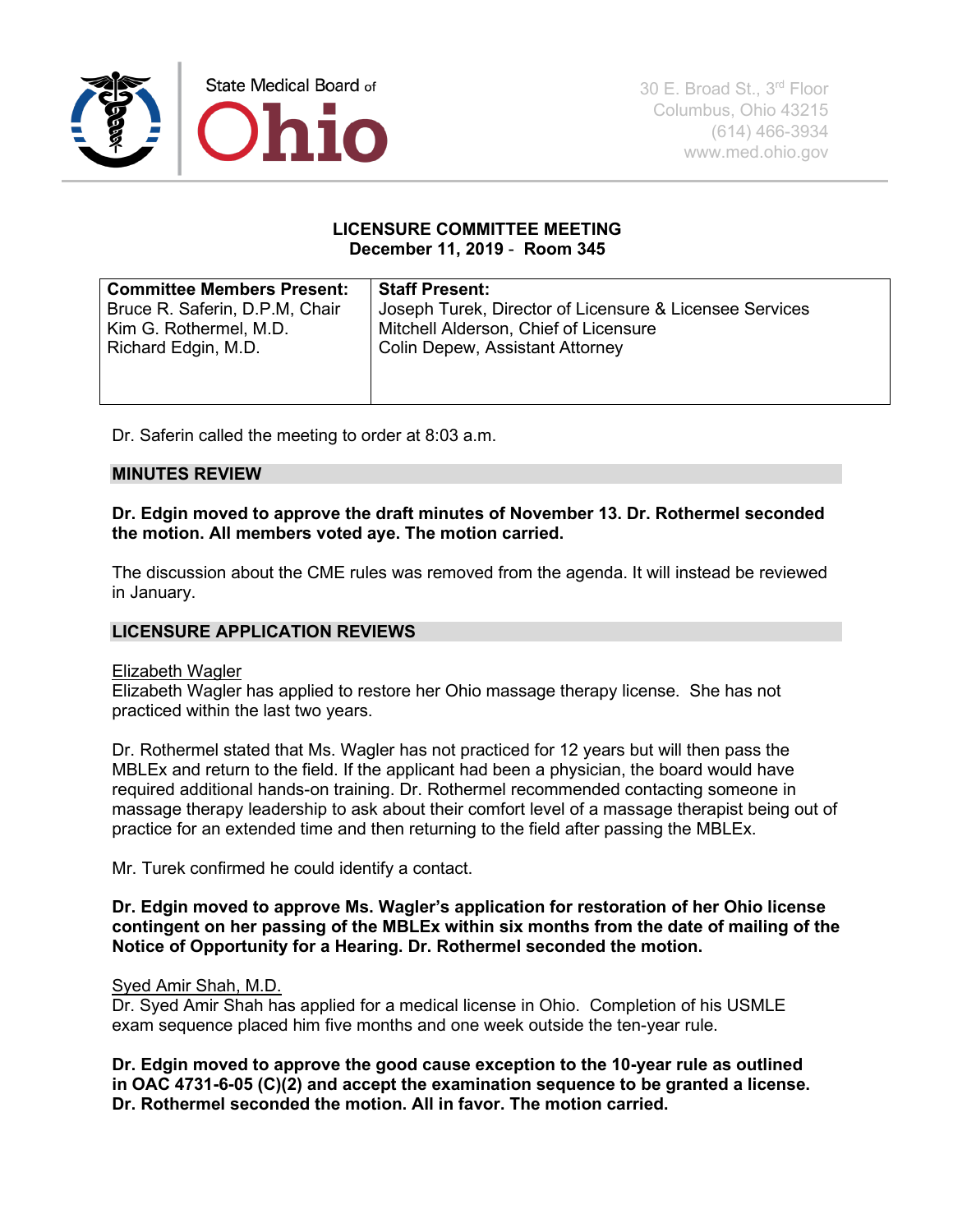## **OTHER ITEMS**

Staff requests that the committee consider a revision to the duty to report acknowledgment that was recently implemented on all license applications.

Dr. Saferin stated that he would like impairment listed as one of the examples of items for which licensees would have a duty to report. Brief discussion ensued regarding whether that is one of the items that is required to be reported pursuant to law. The committee agreed that impairment should be included and that the proposed acknowledgement language be amended accordingly.

**Dr. Rothermel moved to approve the proposed change to the duty to report acknowledgement on all licensure applications. Dr. Edgin seconded the motion. All in favor. The motion carried.** 

## **ADJOURN**

**Dr. Rothermel moved to adjourn. Dr. Edgin seconded the motion. All members in favor. The motion carried.**

The meeting adjourned at 8:11 a.m.

Bruce R. Saferin, D.P.M. **Chair** 

js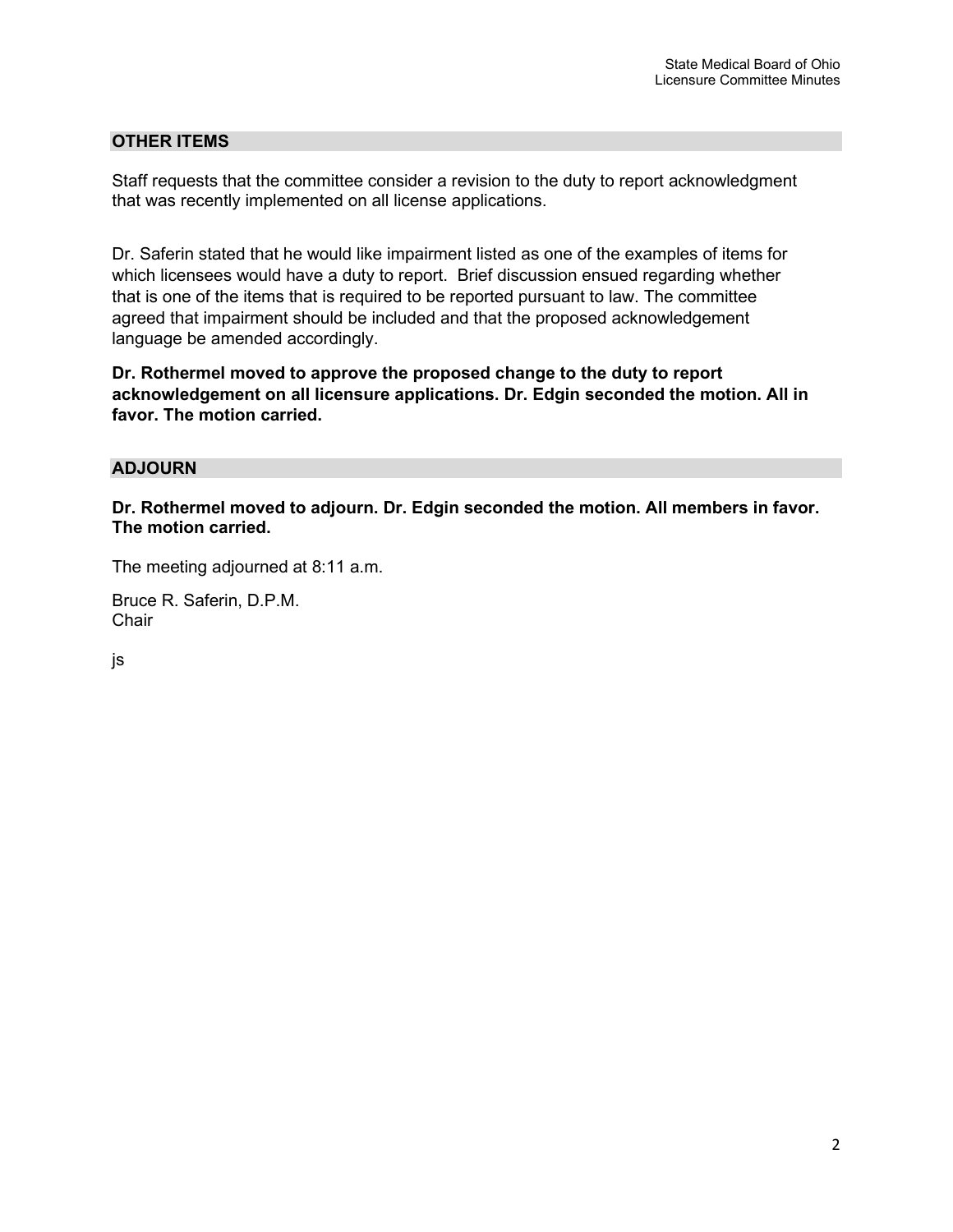

### **FINANCE COMMITTEE MEETING MINUTES December 11, 2019 - Room 335**

| <b>Members in attendance:</b>    | <b>Staff in attendance:</b>                |
|----------------------------------|--------------------------------------------|
| Michael Schottenstein, MD, Chair | Stephanie Loucka, Executive Director       |
| Bruce R. Saferin, DPM            | Susan Loe, Director of Fiscal & Human      |
| Richard A. Edgin, MD             | Resources                                  |
| Michael Gonidakis, Esq.          | Tessie Pollock, Director of Communications |
|                                  | Jerica Stewart, Communication & Outreach   |
|                                  | Administrator                              |

Dr. Schottenstein called the meeting to order at 8:38 a.m.

#### **MINUTES REVIEW**

**Dr. Edgin moved to approve the draft minutes of November 13, 2019. Dr. Saferin seconded the motion. All members voted aye. The motion carried.**

#### **FISCAL UPDATE**

Dr. Schottenstein provided the following update: For October 2019, revenue was \$795,031. There was a 67 percent increase YTD when compared to October 2017. That was due to the implementation of the eLicense system and licensees were encouraged to renew early in the months of May and June of 2017. The October 2017 numbers were artificially low which will likely continue through the end of 2019. In 2020, these comparisons will start to become more accurate again.

There was a net fiscal revenue for October 2019 of positive \$105,893, a cash balance of \$5,073,542. Those are good numbers for October which does not have a renewal deadline. Expenditures are down 6.9 percent for October 2019 as compared to one year ago. Spending is starting to catch up to where it should be although it's not reflected in the numbers. Payroll is down and there are vacancies. There was a freeze, but now the Medical Board has permission to fill vacancies and is actively hiring. Along with new hires, the board will continue to increase spending and is one-third of the way through the fiscal year with 69 percent of the budget allotment remaining. In the past month, the board received \$57 in collections, \$7,500 in CME fines and \$5,000 in a consent agreement. Dr. Schottenstein pointed out the question marks in the due date column for Steven P. Meese and Robert Brauer indicate their fines are due at the time of reinstatement and that time is indeterminate.

Mr. Gonadakis asked if the funds used to pay out retiring staff comes from the board's general fund.

Ms. Loe replied some of it comes from an accrual fund managed by DAS and some does come out of the board's operating fund.

Ms. Loucka stated most of the money comes out of the accrual fund. DAS takes a percentage every time payroll is processed.

## **COMMUNICATIONS UPDATE**

Ms. Pollock informed the committee the magazine is in process. The winter edition articles will be sent to the board members once Ms. Pollock completes her review. Board members are always welcome to review articles or recommend an article topic.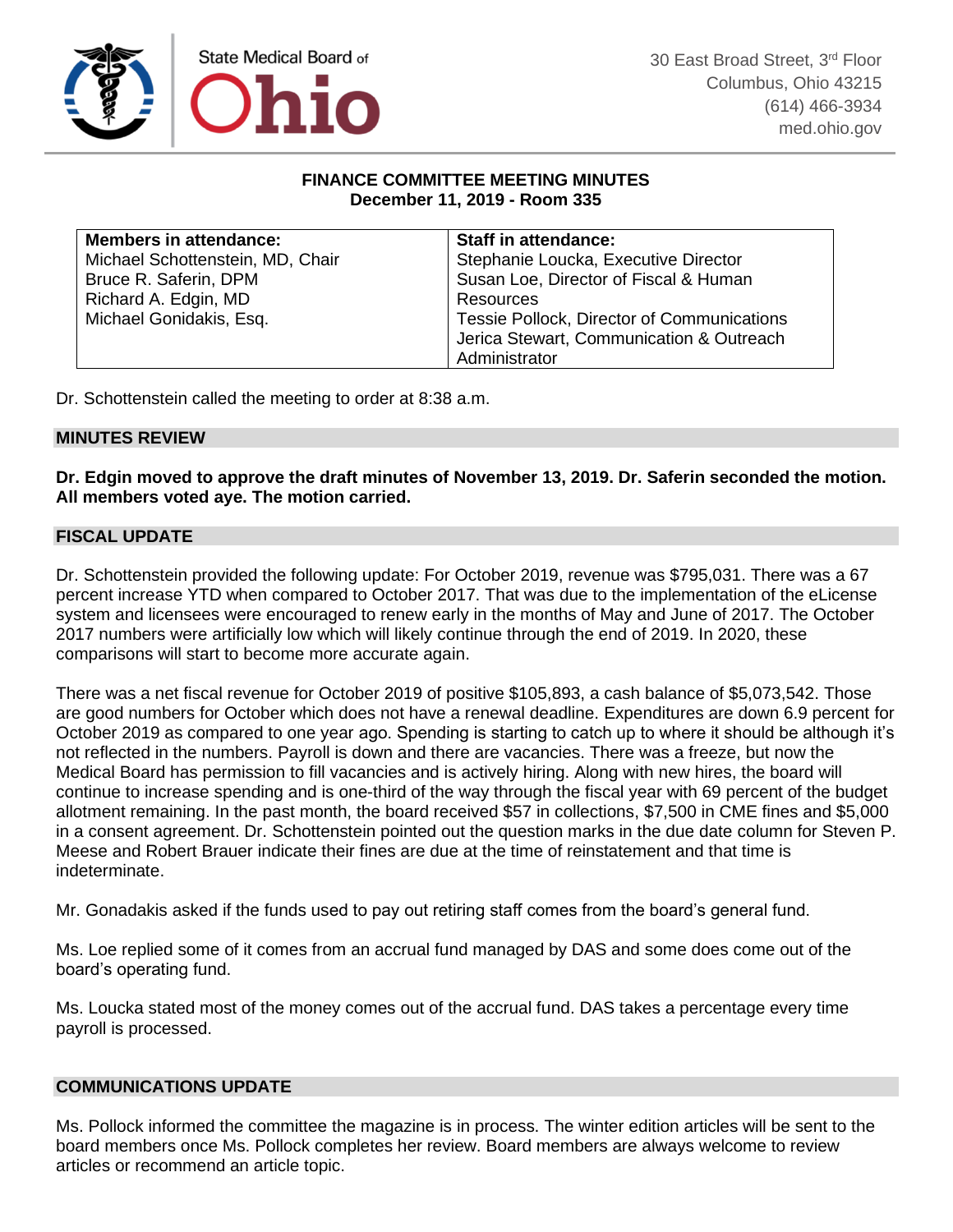The complaint hotline was launched the same day as the Governor's working group meeting, November 18 which provided a good opportunity to promote the number. The board has received ample licensee feedback not supporting the hotline with concerns of anonymous complaints that could negatively impact their careers. The public has always been able to make anonymous complaints, the hotline is just a designated phone number.

Many of the upcoming presentations will be shifting from Joan to Jerica.

The most popular tweet was about the drug take-back day.

#### **NEW BUSINESS**

Dr. Schottenstein read from the agenda:

As the board implements the recommendations from the Governor's Strauss Working Group, the board may encounter additional expenditures for expert reviewers for the historical case review, as well as for the assistance of outside counsel. Board staff believes that the historical case review may use more reviewers than initially estimated. Board staff also believes that the Board could benefit from using outside counsel to assist in some of the working group recommendations. Staff will continue to monitor encumbrances for both the expert reviewers and outside counsel and keep the board informed, accordingly.

Board staff has been informed by the Attorney General's office that outside counsel for the opioid litigation may be necessary. Staff will keep the board informed of this potential need.

Dr. Saferin asked if the committee needed to allocate additional funds for the review.

Dr. Schottenstein replied that he didn't think it was necessary at this point. The board encumbered up to \$50,000 for the hiring of prosecutor review, up to \$50,000 for victim advocate review and up to \$50,000 for the digitizing of the cases. He stated if the Medical Board approaches the high end of the encumbrance, the committee will have another discussion.

As to the opioid litigation, Ms. Anderson stated there are three separate groups of cases: The multi-district litigation in federal court which the board has already responded to and is possibly settling. There were also two state cases brought by the attorney general in 2018. One is in Madison County and one is in Ross County (one for distributors the other for manufacturers).The distributor case still has open discovery and the legal staff have been providing a rolling discovery. There are two depositions scheduled, one involves Ms. Anderson for a short period of time in 2012-2013 and the other involves Mr. Groeber, covering his tenure at the board. The depositions are scheduled in January. There are tens of thousands of emails to review that need to be completed by that time. The AG's office has identified private counsel, Dan Malkoff, to assist and believes it will cost approximately \$12,000 maximum. He is available to start next week.

Dr. Schottenstein informed Ms. Anderson that \$12,000 would require a motion.

Ms. Anderson stated legal staff cannot get the review done by themselves, and is hoping to contract with Mr. Malkoff. Mr. Malkoff has quoted a competitive rate, and he did this same review work for the Pharmacy Board.

Dr. Saferin asked if \$12,000 is a final number and if it should be increased to \$15,000.

Ms. Anderson assured him the expected cost is a maximum of \$12,000.

#### **Dr. Edgin moved to approve up to \$12,000 to encumber Mr. Malkoff as special counsel expert reviewer in preparation of the upcoming depositions. Dr. Saferin seconded the motion. All in favor. The motion carried.**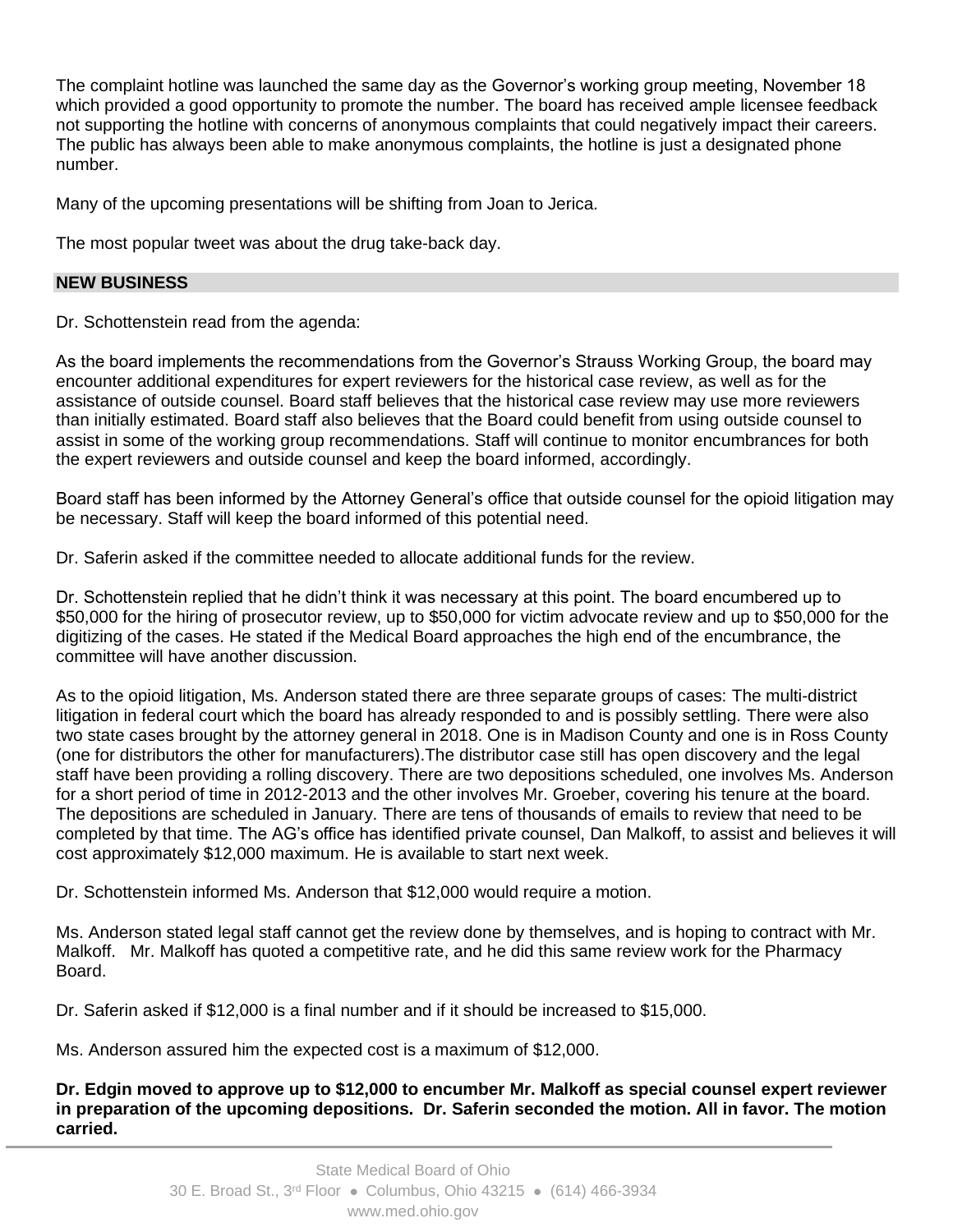# **ADJOURN**

## **Dr. Saferin moved to adjourn the meeting. Dr. Edgin seconded the motion. Voice vote- all aye. The motion carried.**

The meeting adjourned at 8:49 a.m.

Michael Schottenstein, M.D. **Chair** 

js/tp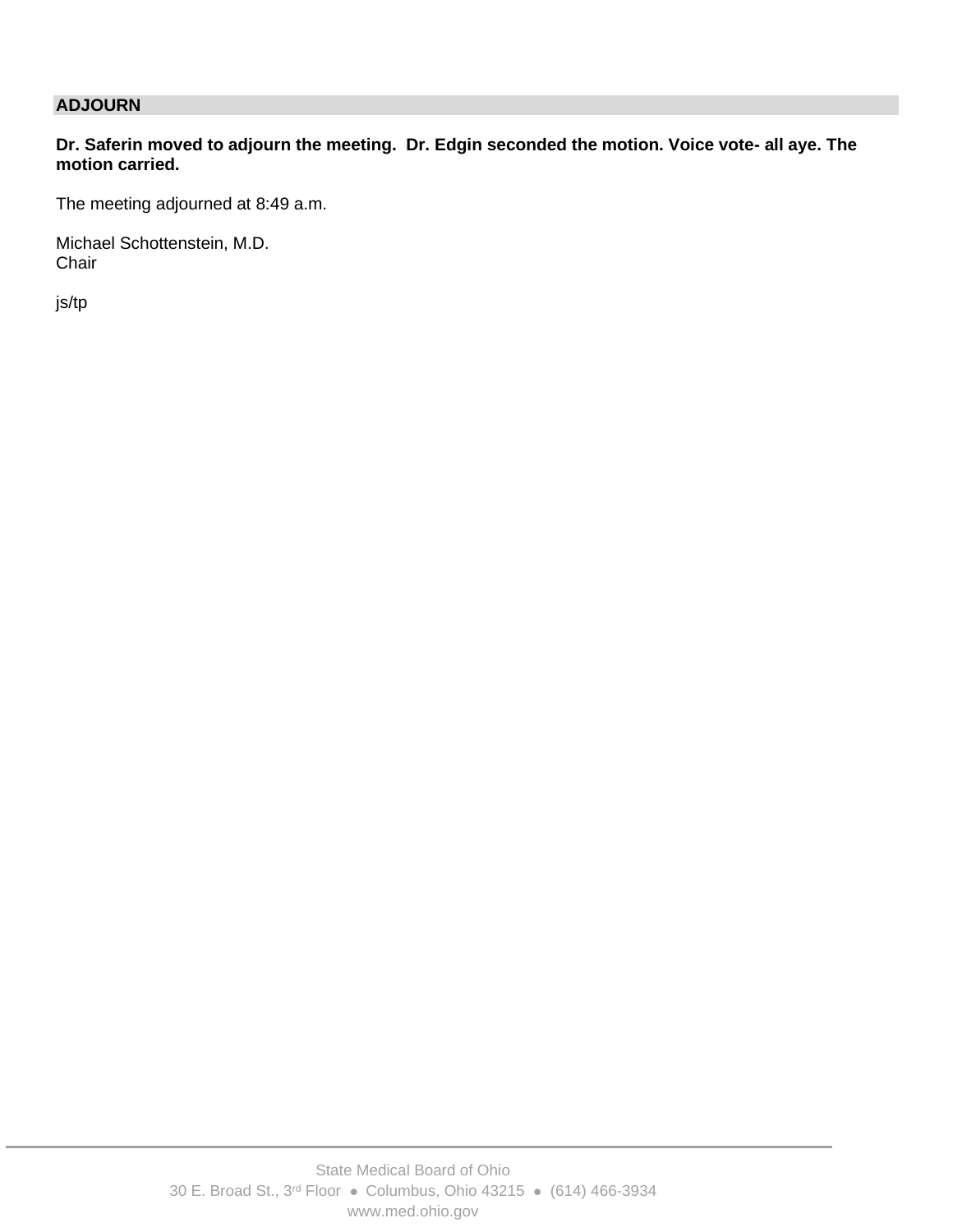

#### **POLICY COMMITTEE MEETING December 11, 2019 30 East Broad Street, Columbus, OH 43215, Room 336**

| <b>Members:</b>            | Staff:                                                     |
|----------------------------|------------------------------------------------------------|
| Amol Soin, MD              | Stephanie Loucka, Executive Director                       |
| Mark Bechtel, MD           | Jill Reardon, Deputy Director Strategic Services           |
| <b>Betty Montgomery</b>    | Kim Anderson, Chief Legal Counsel                          |
| Sherry Johnson, DO         | Joan Wehrle, Education & Outreach Program Manager          |
| <b>Robert Giacalone</b>    | Rebecca Marshall, Chief Enforcement Attorney               |
|                            | Jonithon LaCross, Director of Public Policy and Government |
| <b>Other Board Members</b> | Affairs                                                    |
| present:                   |                                                            |
| <b>Bruce Saferin, DPM</b>  |                                                            |
| Kim Rothermel, MD          |                                                            |
| Richard Edgin, MD          |                                                            |
| Michael Schottenstein, MD  |                                                            |
| Jonathon Feibel, MD        |                                                            |
| Harish Kakarala, MD        |                                                            |
|                            |                                                            |

Dr. Soin called the meeting to order at 9:03 a.m.

#### **Meeting Minutes Review**

Dr. Soin reported that the draft minutes of the November 13, 2019 meeting had been distributed to the committee and were included in the agenda materials.

#### **Dr. Bechtel moved to approve the draft minutes of the November 13, 2019 Policy Committee meeting. Ms. Montgomery seconded the motion. Motion carried.**

#### **Rules Review Update**

Ms. Anderson referred to the report included in the agenda materials. She reported that several rule packages are under review at CSI. We received comments back from CSI regarding the PA rules and the consult rules. Ms. Anderson reported that those rules will be filed with JCARR in January.

Ms. Montgomery asked if the board is timely with the rules. Ms. Anderson reported that we are close. There are a few Respiratory Care rules beyond the five year timeline, but those have been filed with CSI. The light based medical device rules are our oldest pending rules and they remain at CSI because of antitrust review. Ms. Anderson reported that she gets periodic updates from the director of CSI about the status of those rules. Ms. Anderson said it is a difficult project and CSI knows that these rules are out of the five year review schedule.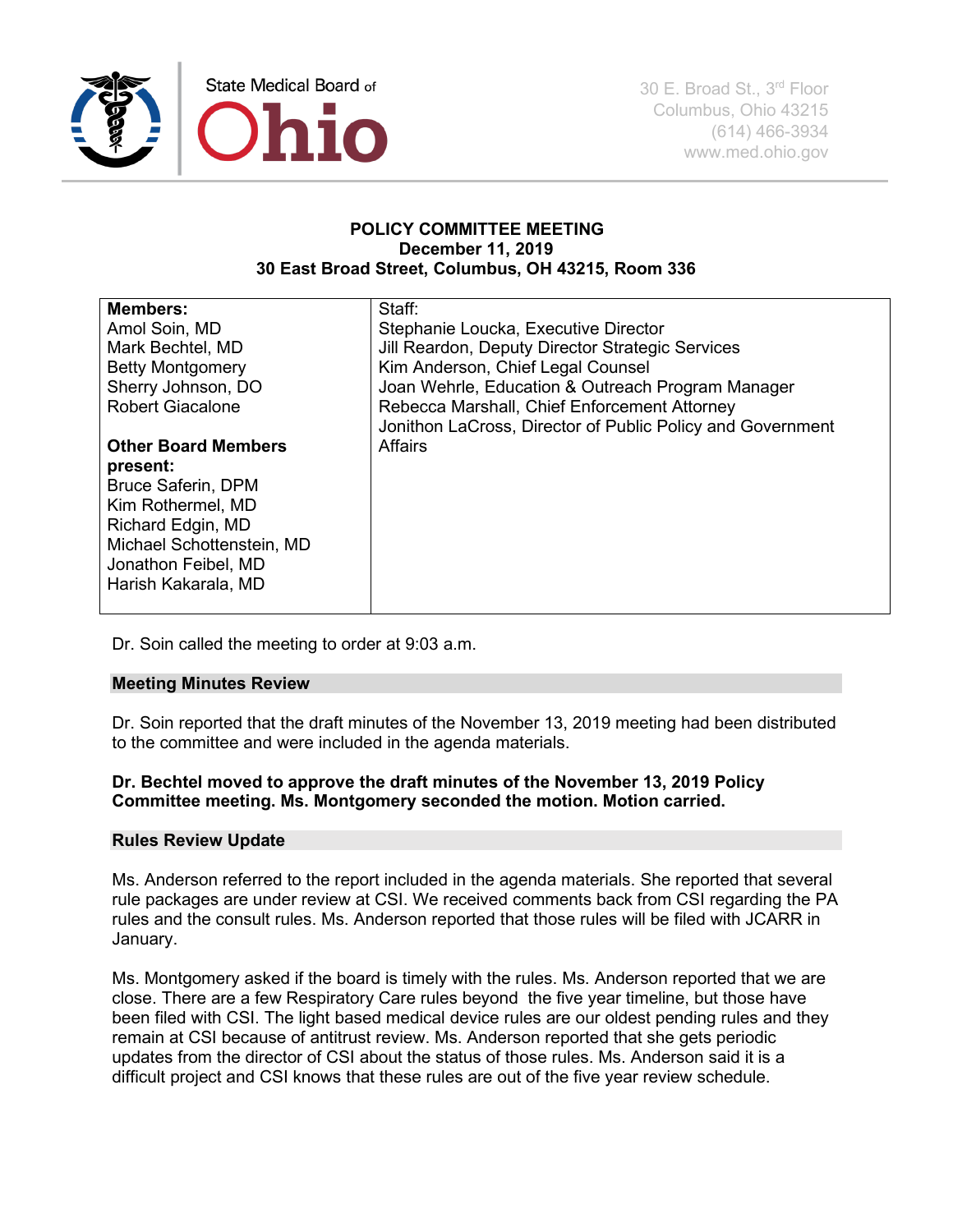#### **Legislative Update**

#### **SB7 Temp State Occupational Licenses-Military**

Regarding temporary state occupational licenses for members of the military and their spouses.

Mr. LaCross reported that conference committee met yesterday regarding this bill which addresses temporary state occupational licenses for members of the military and their spouses.

He reported that the bill had initially been almost a full license reciprocity bill. He worked with legislators to get compromise language that would require applicants to have to meet our licensure standards, however that was not successful.

Mr. LaCross said he reviewed the Arizona bill which was the basis for SB7. The Arizona bill had much stricter standards in it than what was contained in the Ohio bill. In Arizona, any applicant found to have unprofessional conduct or any actions, the regulatory board had the right to hold the application over. Mr. LaCross said he was able to get some of that language included in SB7. He does not have a hard copy of the bill language yet. Essentially, if the board finds any adverse information about the applicant through the licensure process, the board can delay the review of the application. Mr. LaCross said that the amendments to the bill would impact all regulatory agencies in the state.

Mr. LaCross said that he will share the bill as amended when it is available. The Senate bill went out of conference committee with amendments. HB133 is a companion version of the bill.

Dr. Schottenstein said that full reciprocity of a license held in another state had been our primary concern with the legislation. Mr. LaCross commented that the amendments include background checks and compliance with Ohio scope of practice.

Ms. Loucka stated that we will review the amended version of the bill, and if any language causes patient safety concerns, we can pursue amendments through other legislation if needed.

#### **HB224 Nurse Anesthetists (CRNA bill)**

Mr. LaCross reported that a substitute bill was introduced yesterday. The substitute bill contains amendments offered by professional associations. He'll send the updated bill to board members and agency leadership. He said the amendments state that the CRNA can only prescribe patient specific medication as indicated by the supervising physician.

Dr. Schottenstein asked about CRNAs using the term nurse anesthesiologist. Mr. LaCross said that issue was not addressed. He said this is an issue that may be discussed further by the board through policy committee.

Ms. Anderson said that we need to see and review the language of the substitute bill to see if it authorizes this title change in the bill. Mr. LaCross said the substitute bill does not include that authorization.

Mr. LaCross reported that other states have adopted position papers about CRNA use of the term anesthesiologist. Some CRNA professional associations have started using that term.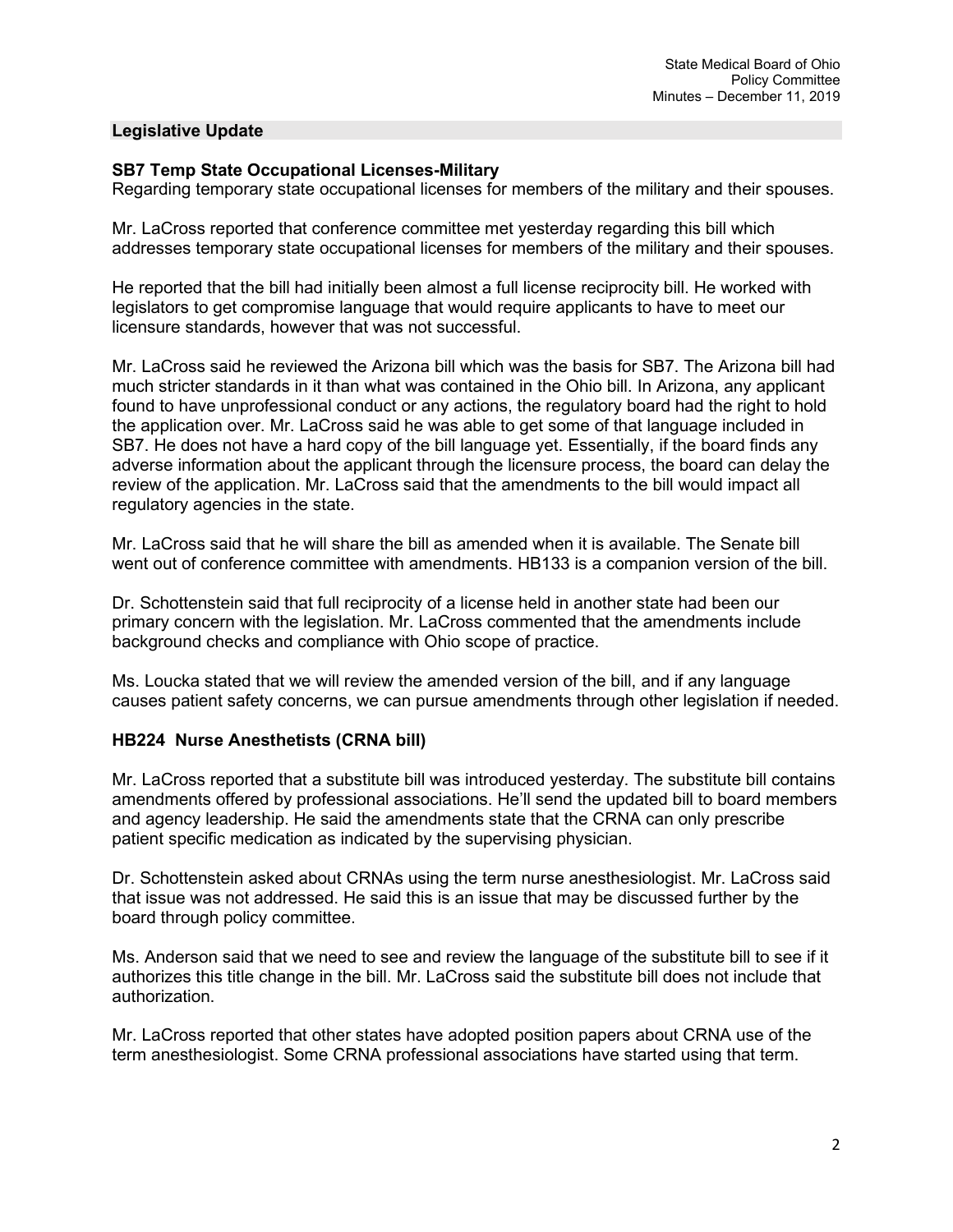Ms. Montgomery asked if the board has authority to make statement that term anesthesiologist should only be for physicians. Dr. Soin commented that the board may have the ability to make the statement as long as it did not conflict with any laws/rules, however it may not be able to be enforced.

Ms. Anderson reported that the board has adopted position statements in the past. She also said that we should review the language of the substitute bill as well as what other states have done to address use of the term nurse anesthesiologist. Ohio law has a statute that defines the term physician, but it is not specialty specific.

Ms. Montgomery commented that using the term nurse anesthesiologist is really a misrepresentation, as the nurses are not doctors.

Mr. LaCross said that he has begun compiling information about how other states address this issue and he will report that information to the policy committee in January.

Dr. Schottenstein asked for a copy of the LSC analysis of the substitute bill as well.

#### **House State and Local Government Committee Recommendations**

Mr. LaCross reported that the House State and Local Government Committee put together a recommendation list addressing state licensure and state operations.

He said the recommendations want to change the CME volunteer hour issued discussed by the board in November. Another recommendation would move specific licensees from state licensure to national certification in order to practice. Specifically, cosmetic therapists, genetic counselors, acupuncturists and oriental medicine practitioners and radiologist assistants. He will provide information to the board about the recommendations for discussion in January. He asked for feedback from the board.

Dr. Saferin asked how any discipline could be imposed if a practitioner does not have a license. How does a national certification list protect the public? It was noted that the current legislative trend is for less licensure.

Ms. Loucka noted that we will keep reviewing licensure as a jobs related issue. She will be asking Mr. LaCross to get more information about licensure of allied practitioners throughout the country.

Dr. Schottenstein commented that the PA model of requiring national certification to be eligible for licensure could be a model for other professions**.** 

## **Non-disciplinary Approach for Medical Illness**

Dr. Feibel encouraged the board to consider a non-disciplinary approach for licensees with a medical illness that impacts their ability to practice.

Dr. Saferin said that the board's confidential monitoring program created last year was designed to address those concerns. Ms. Marshall provided information regarding the board's confidential monitoring program and the criteria used to determine if a licensee is eligible for the program.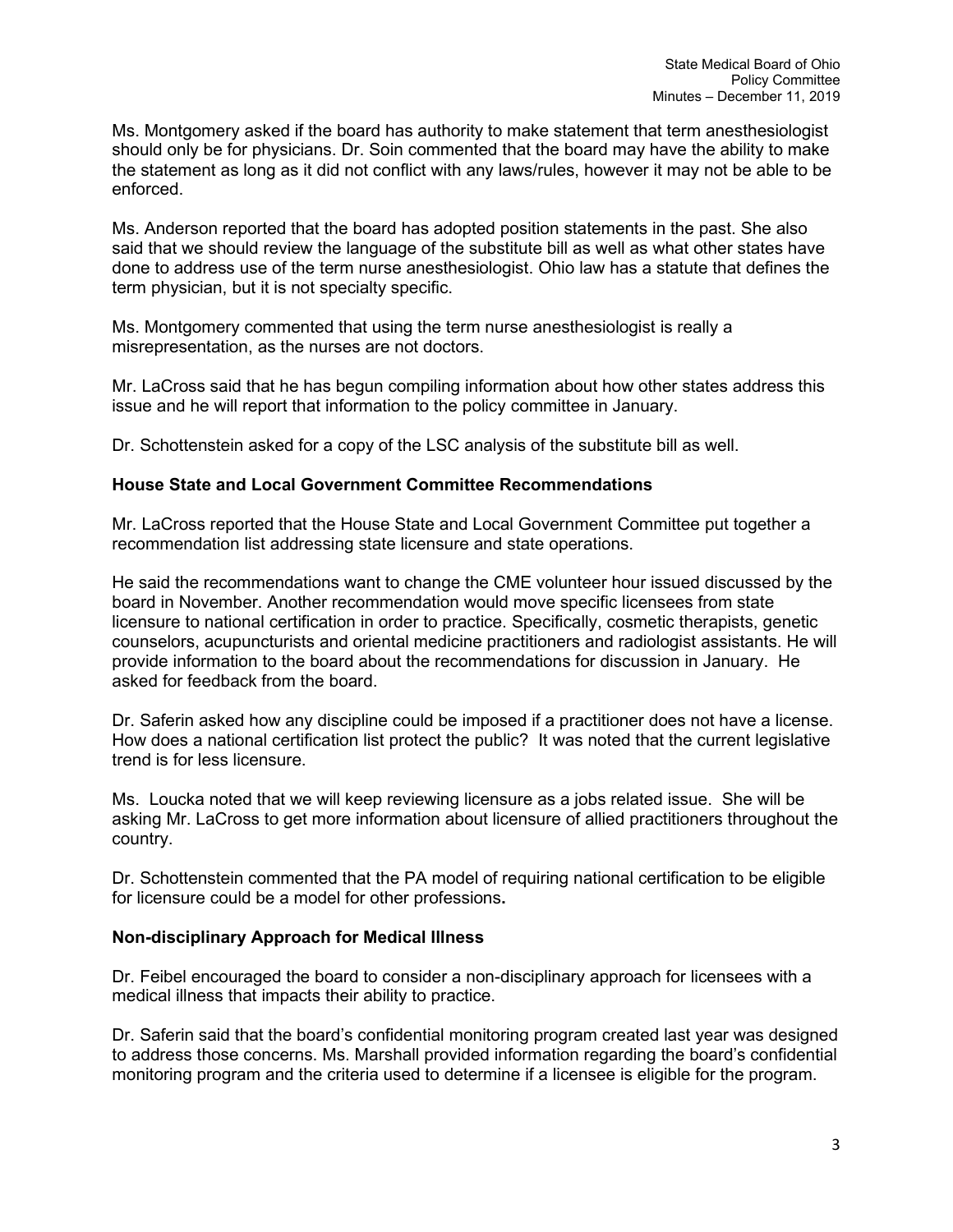Staff works closely with the Secretary and Supervising Member and she assured the committee that we've put all who meet the criteria into the program.

Through discussion, Ms. Marshall clarified that the laws in effect at time the licensee's conduct occurred are what are used in each case.

#### **HB388 Out-Of-Network Healthcare**

Dr. Soin asked if this bill was being tracked. Mr. LaCross said that it is being tracked and that the professional associations are currently discussing this bill.

#### **HB 263 Revise Occupational License Restrictions for Former Criminals "The Fresh Start Act"**

Dr. Soin asked if this bill has any impact on the board. Mr. LaCross said that the legislature reviewed regulatory boards who denied licensure to a candidate because the applicant had a criminal record. He said that the example often cited is that a person with a criminal record is not eligible to obtain a license to spread pesticides.

Mr. LaCross said the pharmacy board, nursing board, and medical board are working on potential amendments to the bill. He will share the proposed amendments with the board when the draft is finalized.

Currently, the bill requires a list of federal and state criminal violations that would disqualify someone from obtaining a licensure. It includes a few automatic disqualifiers such as a conviction for rape or murder. He said if the person has had a felony conviction more than five years ago, they may qualify for a license. Ms. Montgomery said the time clock starts at the time of the felony conviction not when the person completes probation or community control. She asked that the timing issue be reviewed.

Dr. Rothermel expressed concern about moral turpitude references not being included in the bill. She asked if the Medical Board could develop a strong statement that voices significant concerns about that omission, especially for physician licensees caring for patients.

Dr. Soin expressed appreciation for the robust discussion held this morning and the efforts of the board members to review and comment on pending legislation.

Dr. Soin summarized that follow-up reports regarding SB7, HB263, HB224 CRNA bill, and HB388 will be provided to the committee.

#### **Statement Regarding Practice Closures**

Ms. Anderson reported that the board has been approached by our partners at the Department of Health and the Department of Mental Health and Addiction Services about concerns with sudden closure of physician offices due to criminal charges or other sudden, unanticipated events. These closures leave large numbers of patients who are being prescribed controlled substances or medication assisted treatment without physicians to oversee their care. Physicians have concerns in taking over the prescribing for patients in these situations due to the prior prescriptions and the possible need to wean the patients from high doses.